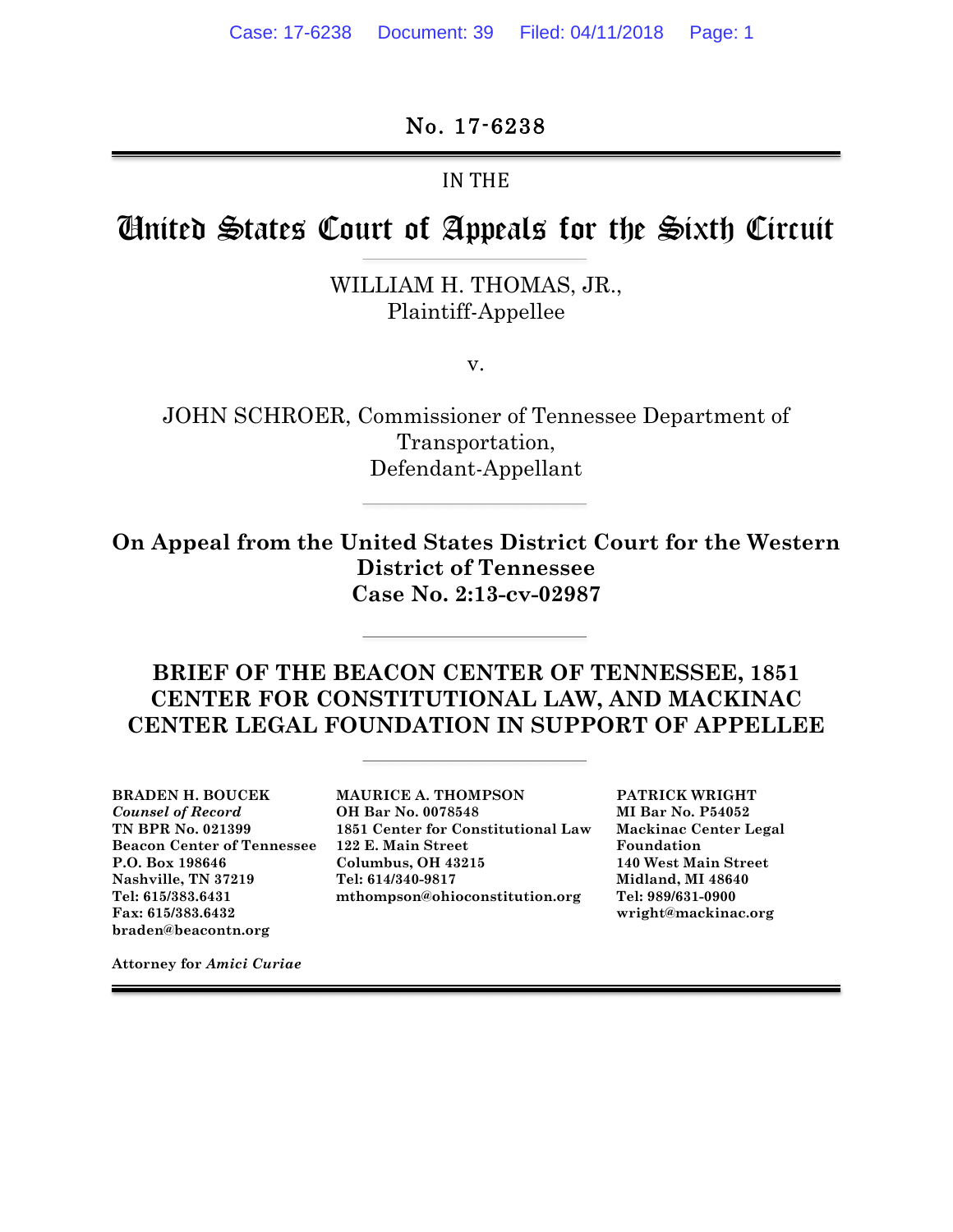### **CORPORATE DISCLOSURE STATEMENT**

Pursuant to Fed. R. App. P. 26.1, all parties to this brief are nonprofit organizations organized under the laws of their respective states (Tennessee, Ohio, Michigan) with no parent companies, subsidiaries, or affiliates that have issued shares to the public.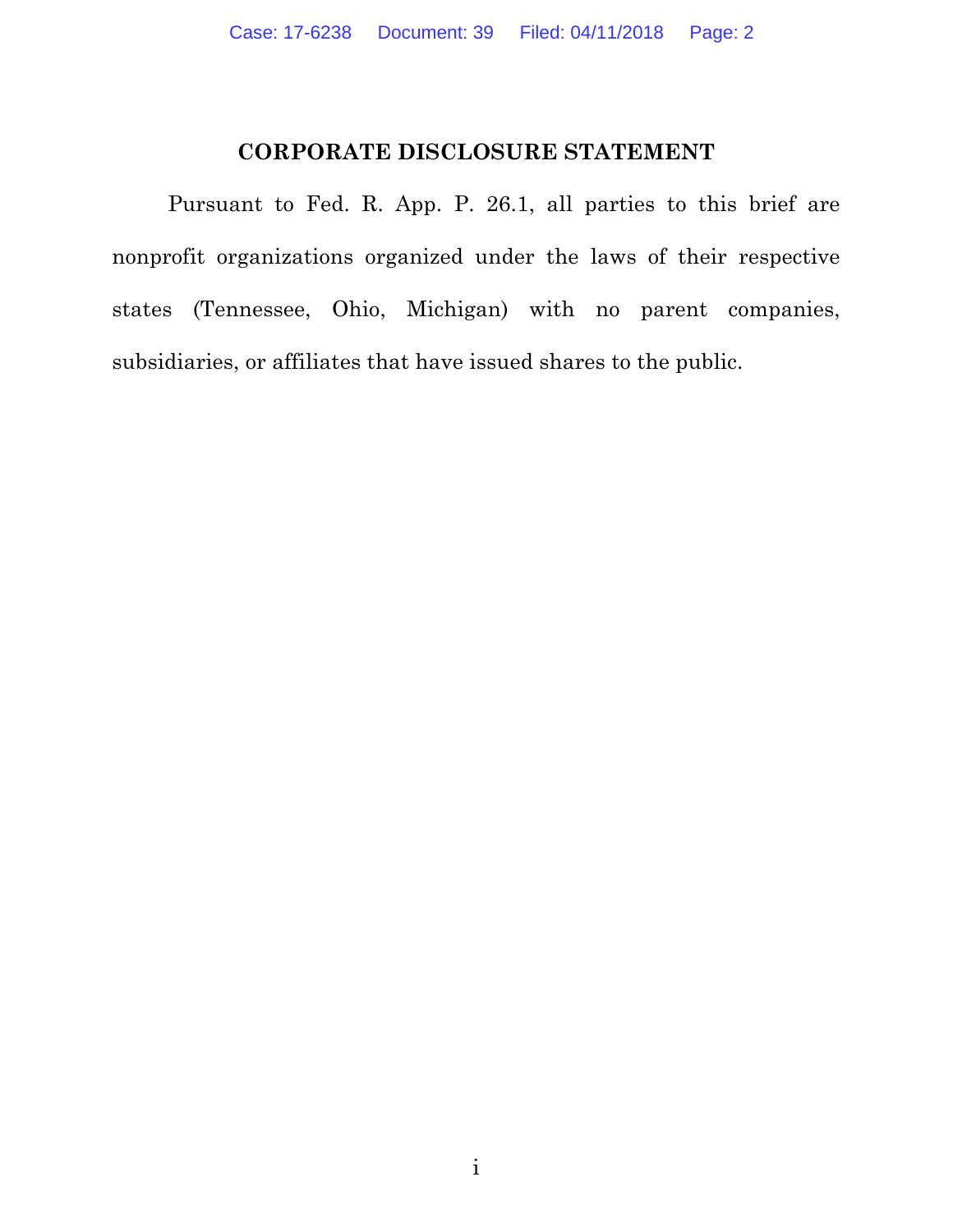## **TABLE OF CONTENTS**

| I. UNDER THE COMMONSENSE RULE ANNOUNCED IN<br>REED, THE ON-PREMISES EXCEPTIONS TO THE<br>BILLBOARD ACT CAN NO MORE BE JUSTIFIED ON APPEAL<br>AS PROMOTING FREE SPEECH THAN IT WAS AT THE<br>TRIAL STAGE AS BEING COMPELLED BY FEDERAL<br>II. EVEN UNDER INTERMEDIATE SCRUTINY, THE<br>BILLBOARD ACT IS INSUFFICIENTLY TAILORED TO<br>PROMOTING THE GOALS OF AESTHETICS AND MOTORIST |
|-------------------------------------------------------------------------------------------------------------------------------------------------------------------------------------------------------------------------------------------------------------------------------------------------------------------------------------------------------------------------------------|
| III. IN THE EVENT THIS COURT FINDS THE BILLBOARD<br>ACT CONSTITUTIONAL AS A MATTER OF FEDERAL LAW,<br>THEN IT WOULD PROMOTE JUDICIAL ECONOMY TO FIRST<br>CERTIFY THE QUESTION AS A MATTER OF TENNESSEE<br><b>CONSTITUTIONAL LAW BEFORE REVERSING.  21</b>                                                                                                                           |
|                                                                                                                                                                                                                                                                                                                                                                                     |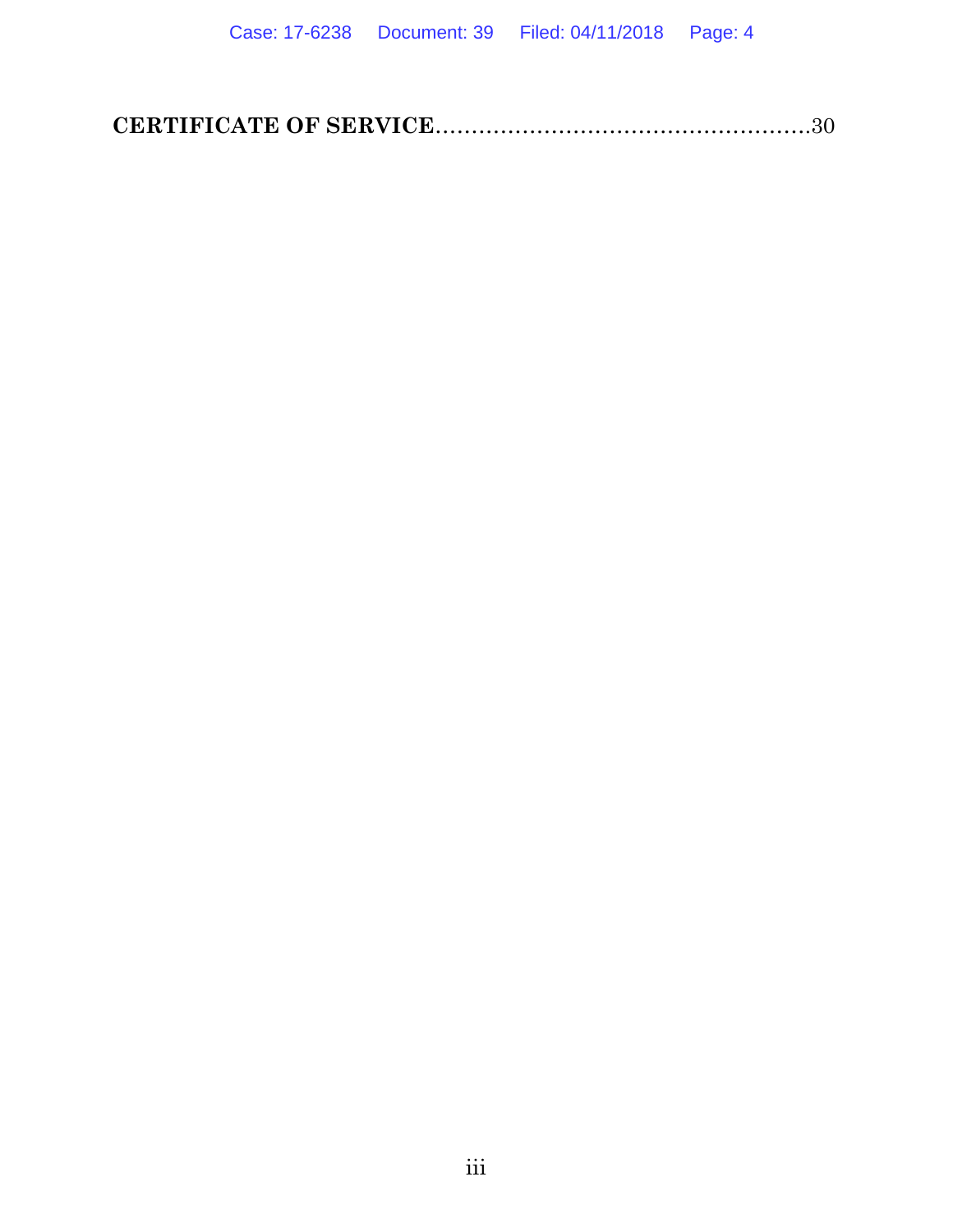## TABLE OF AUTHORITIES

## **U.S. SUPREME COURT**

| 44 Liquormart, Inc. v. Rhode Island, 517 U.S. 484 (1996)          |    |
|-------------------------------------------------------------------|----|
| California v. Greenwood, 486 U.S. 35 (1988)                       | 22 |
| City of Ladue v. Gilleo, $512$ U.S. $43$ (1994)                   |    |
| City of Mesquite v. Aladdin's Castle, Inc., 455 U.S. 283 (1982)   | 22 |
| Discovery Network, Inc., 507 U.S. 410 (1993)                      |    |
| <i>Edenfeld v. Fane</i> , 507 U.S. 761 (1993)                     |    |
| <i>Elkins v. Moreno, 435 U.S. 647 (1978)</i>                      |    |
| Greater New Orleans Broad. Ass'n, 527 U.S. 173 (1999)             |    |
| Lehman Bros. v. Shein, 416 U.S. 3861 (1974)                       |    |
| Lorillard Tobacco Co. v. Reilly, 533 U.S. 525 $(2001)$            |    |
| <i>Metromedia, Inc. v. City of San Diego,</i> 453 U.S. 490 (1981) |    |
| <i>Pruneyard Shopping Ctr. v. Robins, 447 U.S. 74 (1980)</i>      |    |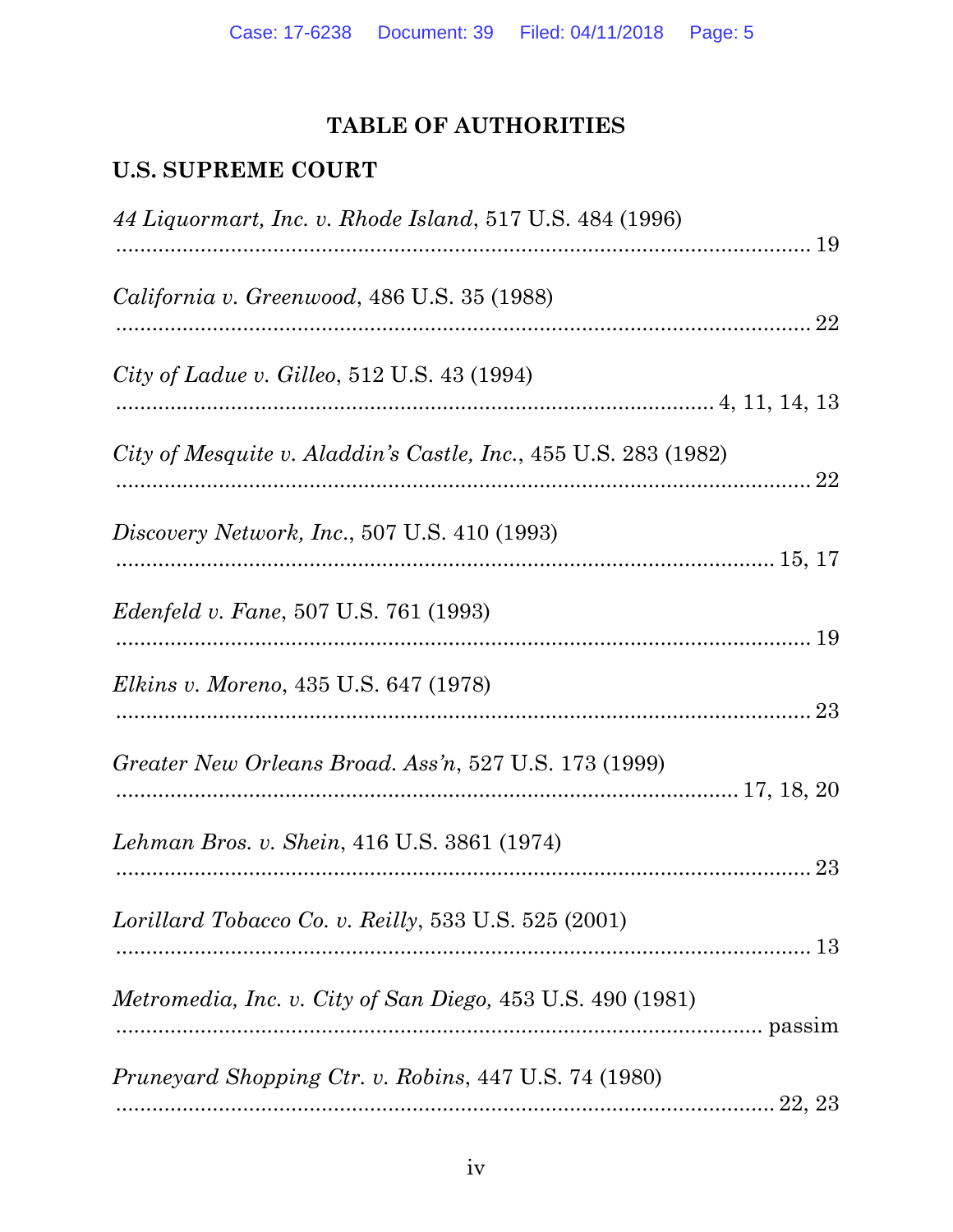| Sorrell v. IMS Health Inc., 564 U.S. 552 (2011)                                              |
|----------------------------------------------------------------------------------------------|
| Thompson v. Western States Medical Center, 535 U.S. 357 (2002)                               |
| Zauderer v. Office of Disciplinary Counsel of the Supreme Court of Ohio,                     |
| <b>U.S. COURTS OF APPEAL</b>                                                                 |
| Ackerly Communications of Massachusetts, Inc. v. Somerville, 878 F.2d<br>513 (1st Cir. 1989) |
|                                                                                              |
| <i>ACLU v. Ashcroft, 322 F.3d 2401 (3d Cir 2003)</i>                                         |
| Dayton Area Visually Impaired Persons, Inc. v. Fisher, 70 F.3d 1474<br>(6th Cir. 1995)       |
| Discovery Network Inc. v. Cincinnati, 946 F.2d 464 (6th Cir. 1991)                           |
| Libertarian Party of Ohio v. Husted, 751 F.3d 403 (6th Cir. 2014)<br>26                      |
| <i>Pagan v. Fruchey</i> , 492 F.3d 766, 770 (6th Cir. 2007)                                  |
| Rappa v. New Castel County, 18 F.3d 1043 (3d Cir. 1994)                                      |
| Wheeler v. Commissioner of Highways, 822 F.2d 856 (6th Cir. 1987)                            |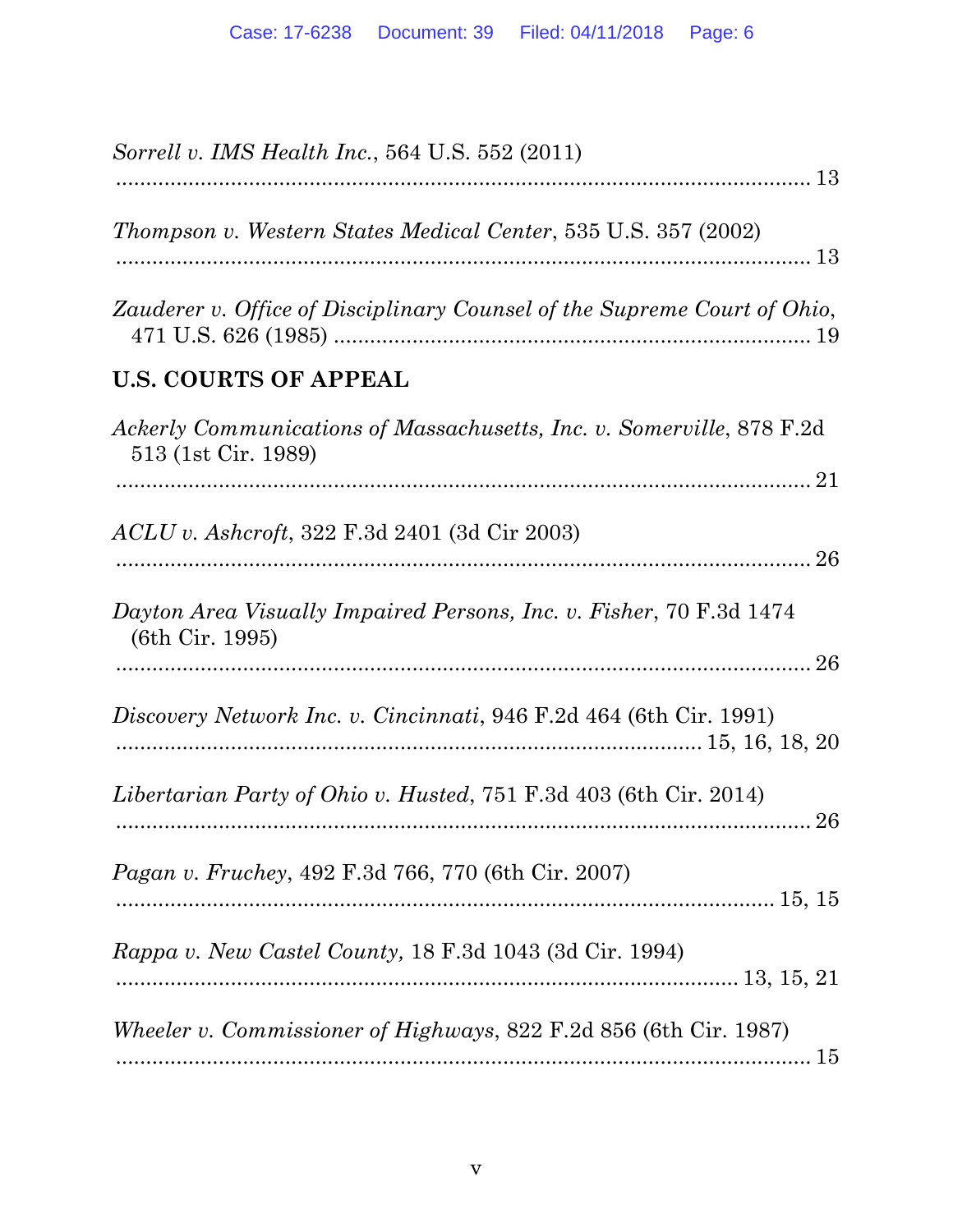# **U.S. DISTRICT COURTS**

| <i>Villejo v. City of San Antonio, 485 F. Supp.2d 777 (W.D. Tex. 2007)</i> |  |
|----------------------------------------------------------------------------|--|
| <i>Vono v. Lewis</i> , 594 F. Supp. 2d 189 (R.I. 2009)                     |  |
| <b>TENNESSEE CONSTITUTION</b>                                              |  |
| Tenn. Const. art I, $\S$ 19                                                |  |
| Tenn. Const. art. I, $\S 2$                                                |  |
| TENNESSEE SUPREME COURT                                                    |  |
| Davis-Kidd Booksellers v. McWherter, 866 S.W.2d 520 (Tenn. 1993)           |  |
| <i>Doe v. Doe, 127 S.W.3d 728 (Tenn. 2004)</i>                             |  |
| Seals v. H&F Inc., 301 S.W.3d 237 (Tenn. 2010)                             |  |
| <i>State v. Marshall, 859 S.W.2d 289 (Tenn. 1993)</i>                      |  |
| <b>RULES</b>                                                               |  |
| Fed. R. App. P. 26.1                                                       |  |
| Tenn. Sup. Ct. R. 23                                                       |  |
|                                                                            |  |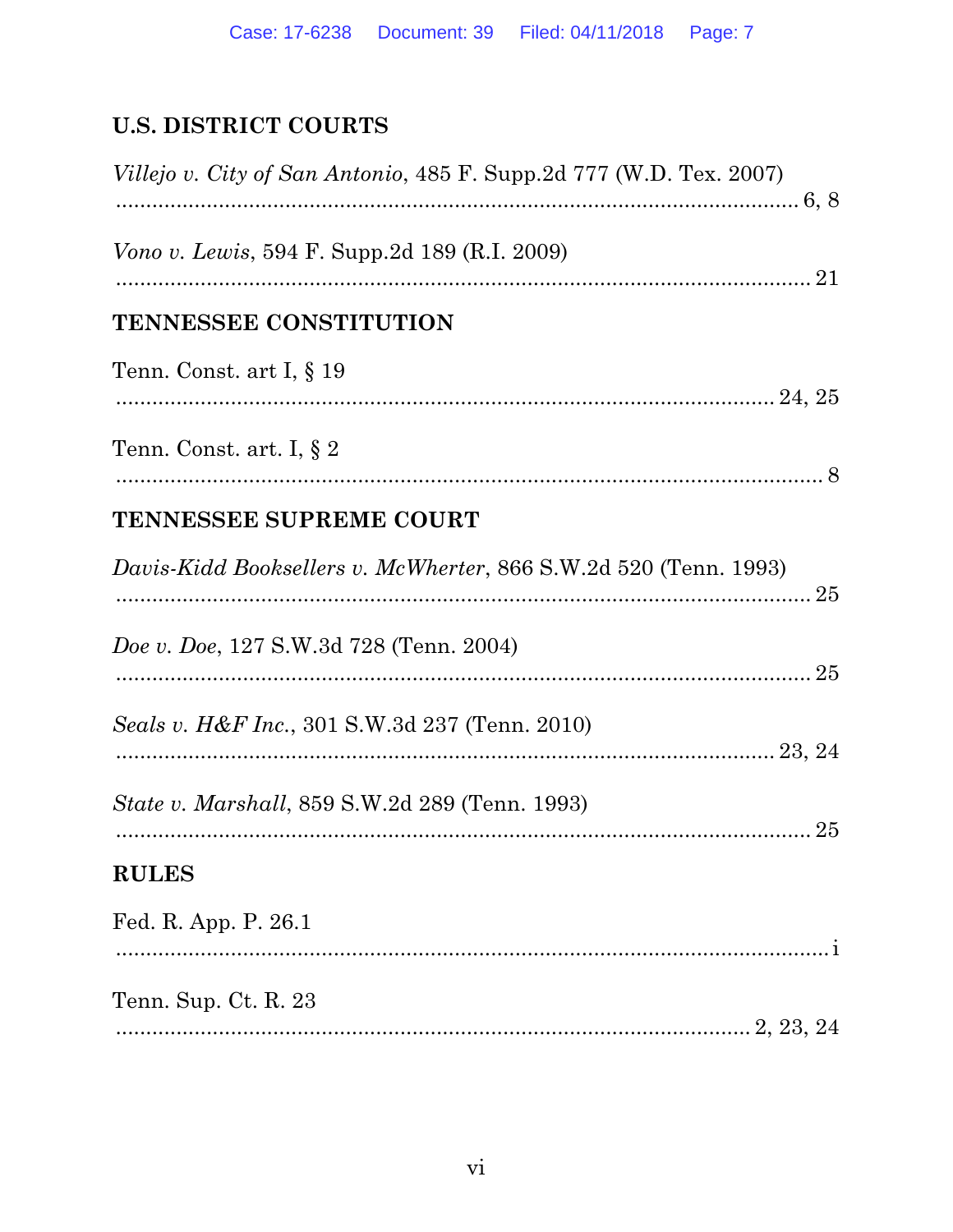#### **INTEREST OF THE** *AMICI CURIAE*

The Beacon Center of Tennessee is a nonprofit, nonpartisan, and independent Section 501(c)(3) organization dedicated principles of free markets, individual liberty, and limited government. The Beacon Center's mission is to empower Tennesseans to reclaim control of their lives, so that they can freely pursue their version of the American Dream. The Beacon Center advocates for the protection of our First Amendment rights in the course of challenging governmental overreach and other actions violating the basic freedoms of Tennesseans. The Beacon Center has a particular interest in this case. Mr. Thomas is a Tennessean and his First Amendment rights are at stake. The Beacon Center demonstrated its concern by filing two separate *amicus* briefs in support of Mr. Thomas at the district court level.

The 1851 Center for Constitutional Law is an Ohio non-profit corporation formed to promote and protect constitutional, human, and civil rights of Ohioans. The 1851 Center works to preserve freedom of political and commercial speech. See *Citizens in Charge, Inc. v. Husted*, No. 2:13-CV-935, 2013 WL 11310689 (S.D. Ohio Nov. 13, 2013) (First Amendment right to circulate initiative petitions); *Univ. of Cincinnati* 

vii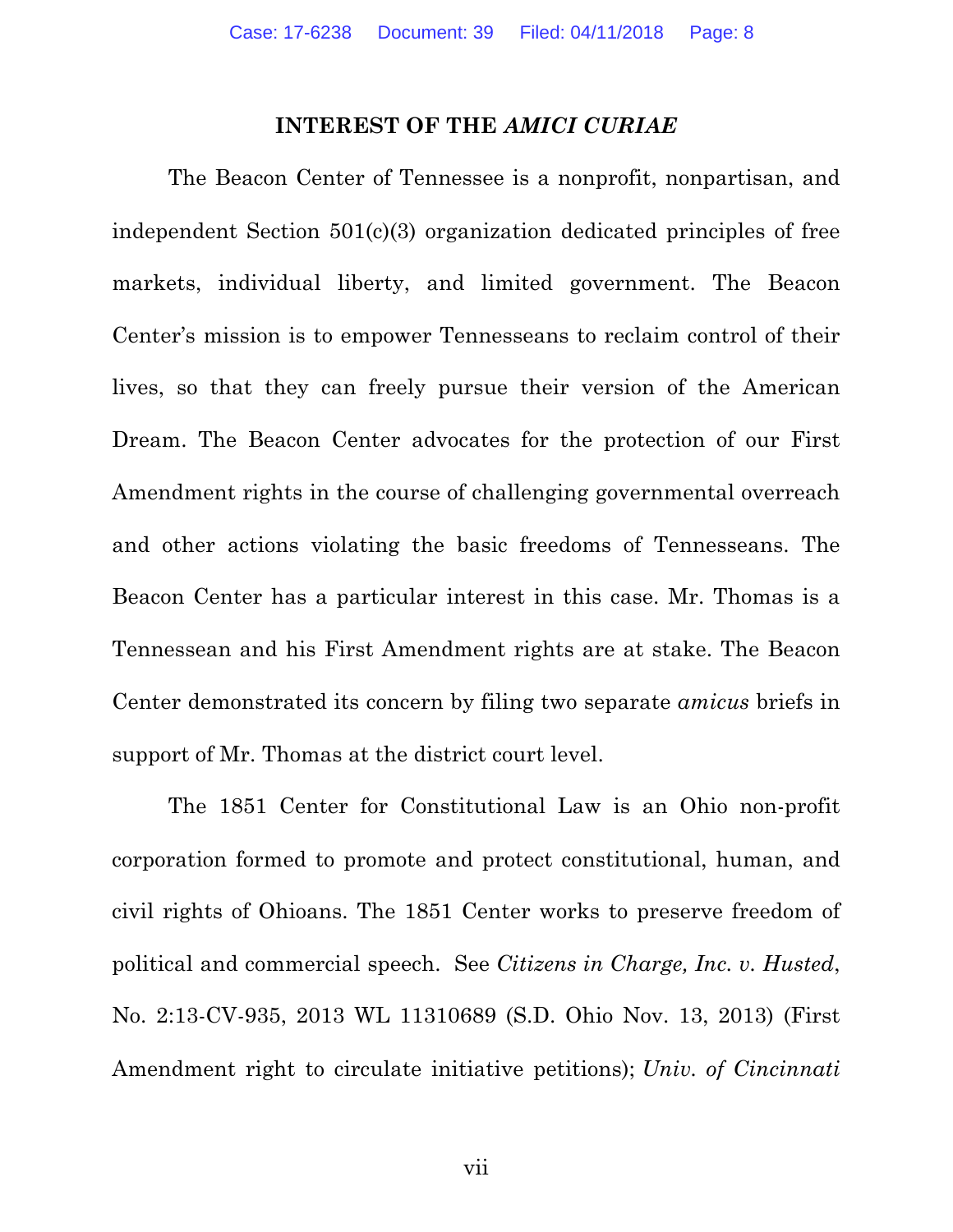*Chapter of Young Americans for Liberty v. Williams,* No. 1:12-CV-155, 2012 WL 2160969 (S.D. Ohio June 12, 2012) (students' First Amendment right to engage in engage in political speech on campus); *Shaker Heights Taxpayers Union v. City of Shaker Heights, No.* 12-CV-1783 (taxpayer organization's First Amendment right to display yard signs critical of city irrespective of content); *Pfleghaar v. City of Perrysburg*, No. 3:17-CV-1713 (N.D. Ohio) (citizens' First Amendment right to display yard signs irrespective of content); *Susan B. Anthony List v. Driehaus*, 814 F.3d 466 (6th Cir. 2016) (political committee and candidates' First Amendment right to engage in political speech without retaliation from state agency); *Janus v. Am. Fed'n of State, Cty., & Mun. Employees, Council 31*, 138 S. Ct. 974 (2018)(First Amendment right to abstain from funding ideological speech by private organization); *Liberty Coins, LLC v. Goodman*, 977 F. Supp. 2d 783, 789 (S.D. Ohio 2012), amended, No. 2:12-CV-998, 2012 WL 13026818 (S.D. Ohio Dec. 28, 2012) (First Amendment right to engage in commercial speech without triggering licensing regulations). Consequently, the 1851 Center is interested in ensuring that the content of citizens' signage be afforded the requisite "breathing space" necessary to prevent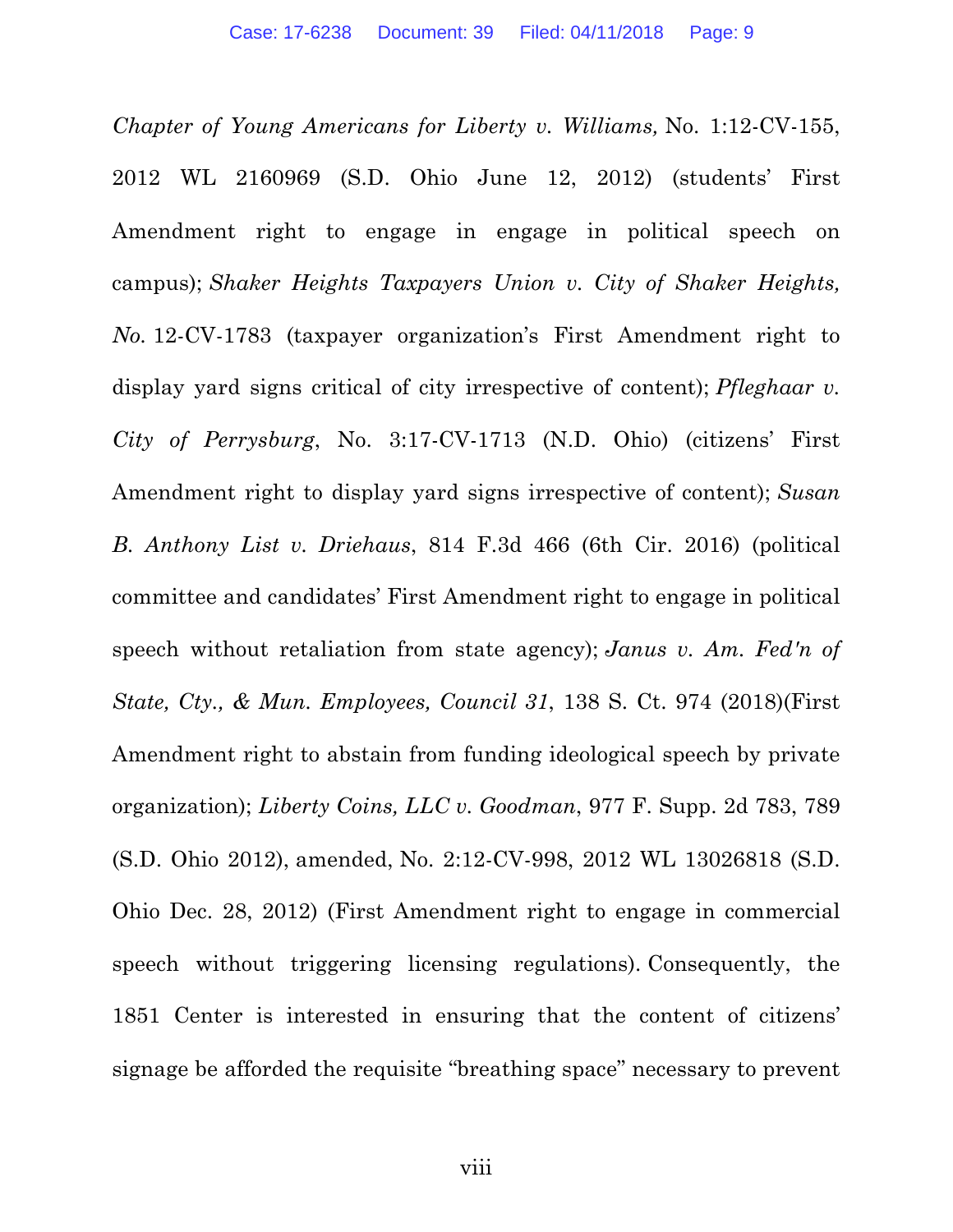government from discriminating against some messages while privileging others.

The Mackinac Center for Public Policy is a Michigan-based, nonpartisan research and educational institute advancing policies fostering free markets, limited government, personal responsibility, and respect for private property. The Center is a  $501(c)(3)$  organization founded in 1987.

All three organizations are based in three of the states located within the Sixth Circuit: Tennessee, Ohio, and Michigan. All three have an enduring interest in the protection of the freedoms set forth in, and promoted by, the First Amendment. Nowhere is that more true than when a law suppresses the expression of ideas as innocuous as supporting America's Olympic athletes, or celebrating the holiday season. All three organizations are dedicated to liberty, limited government, and vigorous protection of the United States Constitution. *Amici* have an unquestionable interest in the outcome of this case as it is sure to affect First Amendment jurisprudence within the Sixth Circuit for many years to come.

ix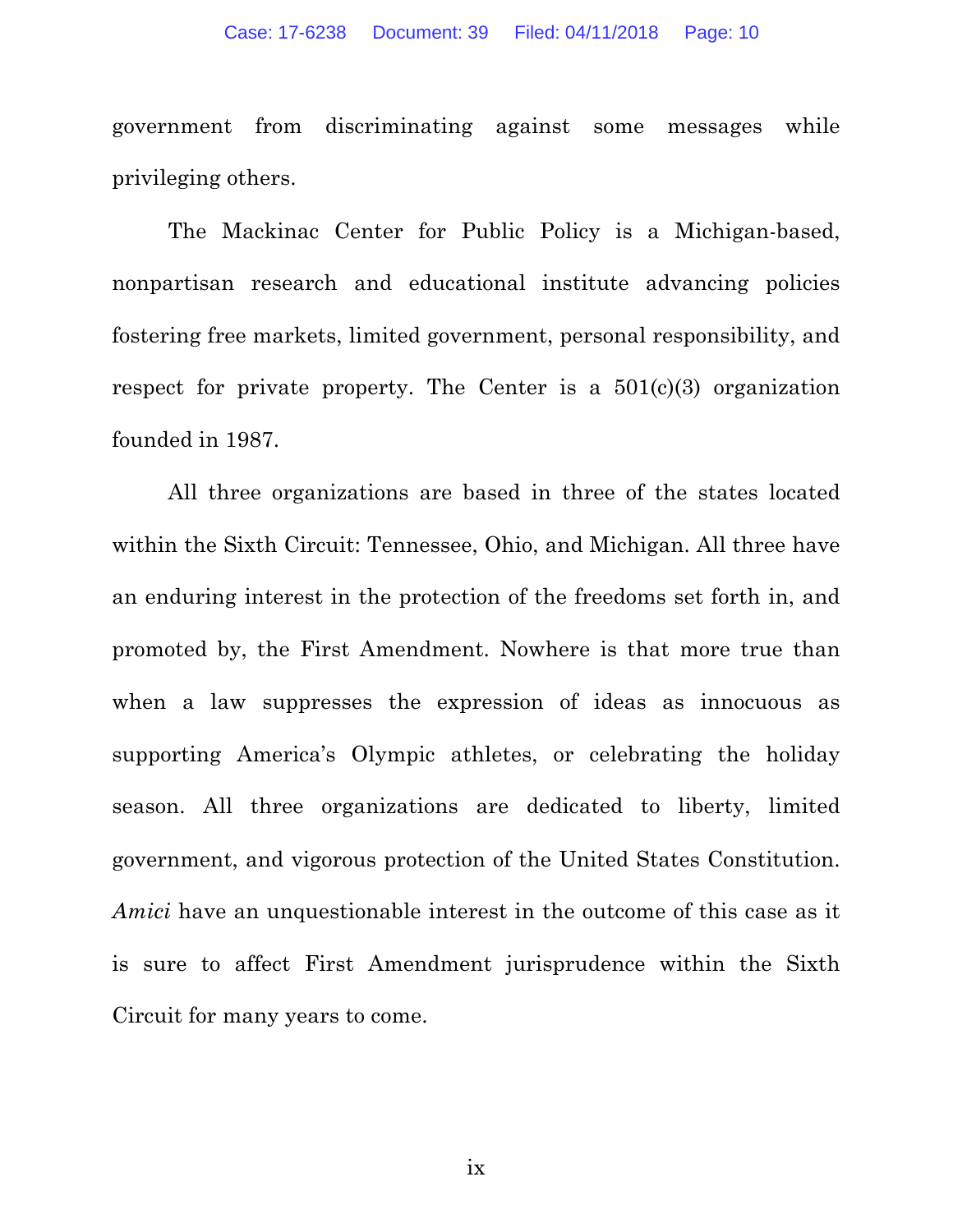*Amici* received written permission from the parties to file this brief. *See* Fed. R. App. P. 29(a)(4)(D) (LexisNexis 2018).1

### **STATEMENT OF THE ISSUE**

Whether the on-premises exceptions to Tennessee's Billboard Act violated the right of Mr. Thomas to engage in free speech.

<sup>&</sup>lt;sup>1</sup> Rule  $29(a)(4)(E)$  statement: Counsel for the parties did not author this brief in whole or in part. No person or entity, other than *amici*, its members and counsel made any monetary contribution in preparation and submission of this brief.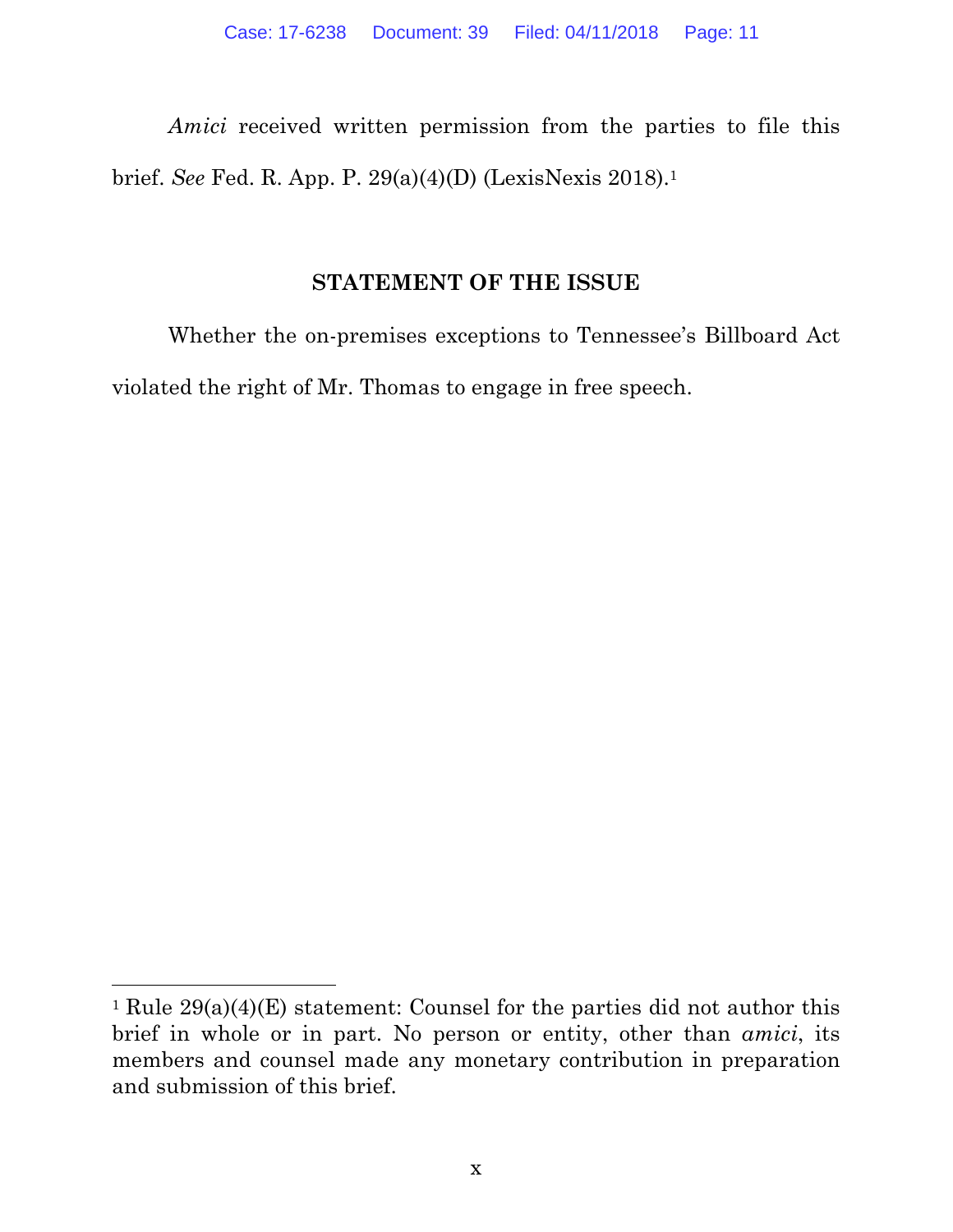#### **SUMMARY OF THE ARGUMENT**

1. The State advanced a new justification on appeal by claiming to protect the constitutional rights of its citizens by providing an avenue for a limited amount of speech with the on-premises exceptions, as Mr. Thomas correctly pointed out. In addition to being too late to be considered, this justification is also at odds with one that the State simultaneously now abandons. To the district court, the State frequently argued that federal officials were "compelling" the State – to use its terms – to continue to enforce the content-based provisions of the Billboard Act, even after the Supreme Court's decision in *Reed v. Town of Gilbert*, 135 S. Ct. 2218 (2015). This never really was a justification in the first place. What was compulsory *on* the State should be regarded as compulsory *for* the State. Regardless, this Court should be unmoved by the State's assurance that it was actually interested in promoting the free speech rights of its citizens, even as it once complained that it was being compelled to do so. Moreover, the ongoing insistence from federal agencies that *Reed* has no bearing on the way in which highway billboards may be regulated is bewildering. The Supreme Court in *Reed* separately addressed these federal agencies while rejecting their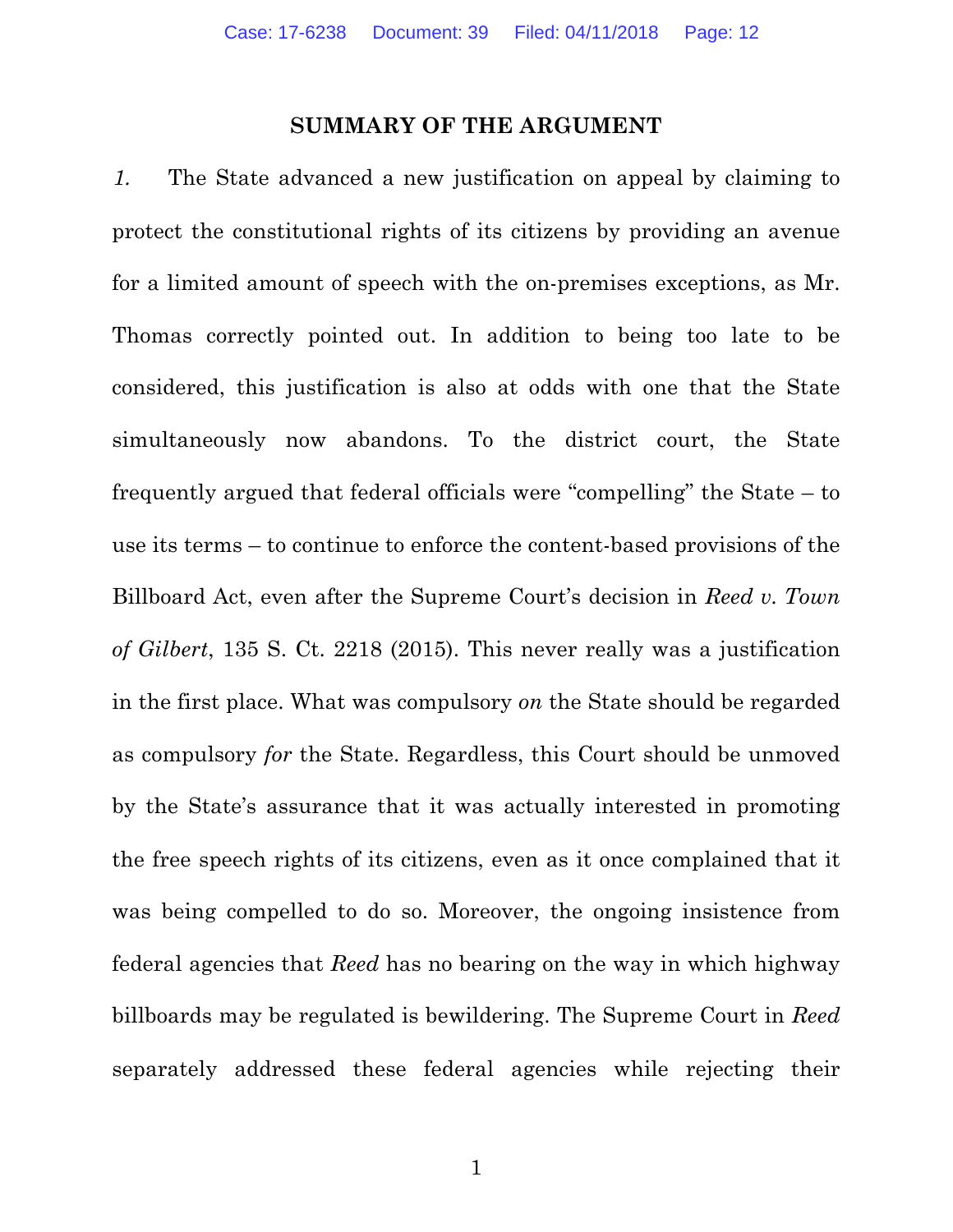convoluted rationalizations for why the Highway Beautification Act did not make content-based speech distinctions.speech distinctions.

*2.* Even if intermediate scrutiny is appropriate, the Billboard Act would still fail. The Supreme Court recognized the substantiality of the State's interests in safety and aesthetics, but only in a plurality opinion that this Court subsequently recognized does not govern. This Court later ruled that a speech restriction is only properly tailored under intermediate scrutiny when it is aimed at secondary effects, or when inextricably intertwined with commercial activity, neither of which can plausibly be claimed here.

*3.* Finally, even if this Court were persuaded that the Billboard Act did not violate the First Amendment, it should certify the question as a matter of Tennessee constitutional law to the Tennessee Supreme Court pursuant to Tenn. Sup. Ct. R. 23. The Tennessee Supreme Court has strongly intimated that state constitutional protections of free speech may be stronger. This is the very sort of close call that ought to warrant review under Tennessee's Constitution before reversal.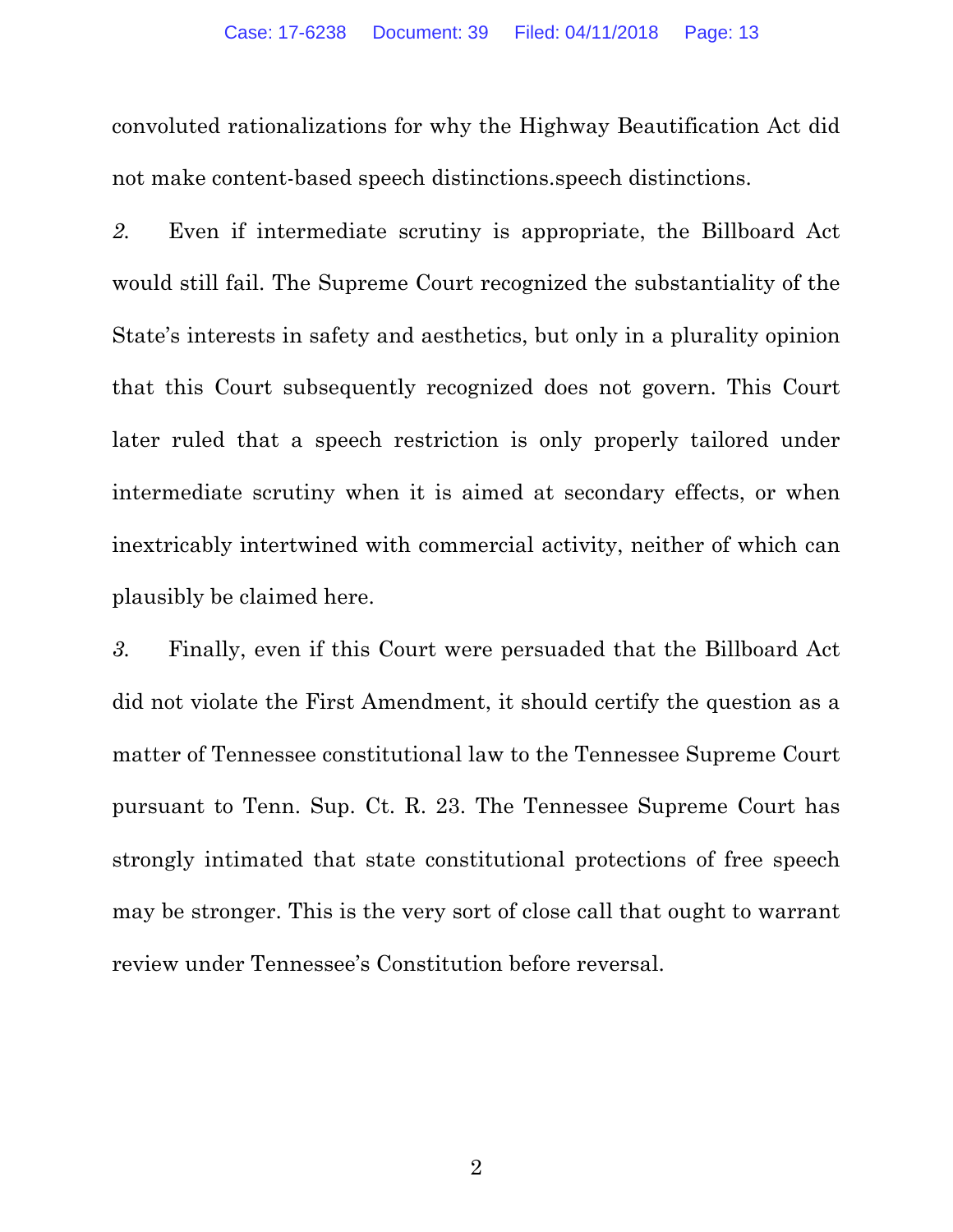#### **ARGUMENT**

*First*, the State's newly announced interest in promoting speech through the on-premises exceptions to the Billboard Act contradicts its previously stated interest in submitting to federal compulsion. The *Reed* opinion should have left little doubt that the on-premises exceptions were based on content, and that the continued defense of the federal Highway Beautification Act was flawed. *Second*, under intermediate scrutiny, the on-premises exceptions are not sufficiently tailored to promote the State's interests in safety and aesthetics because the law does not address secondary effects of speech, nor conduct intertwined with speech like false advertising. *Third*, even if this Court were to find the Billboard Act constitutional as a matter of federal law, it should certify the question as a matter of state law before overturning the district court.

## **I. Under the commonsense rule announced in** *Reed***, the onpremises exceptions to the Billboard Act can no more be justified on appeal as promoting free speech than it was at the trial stage as being compelled by federal officials.**

Among the litany of interests asserted by the State, it asserts that it is "complying with its constitutional obligations," Tenn. Br., ECF No. 24 at 40, by providing an avenue for business owners to advertise with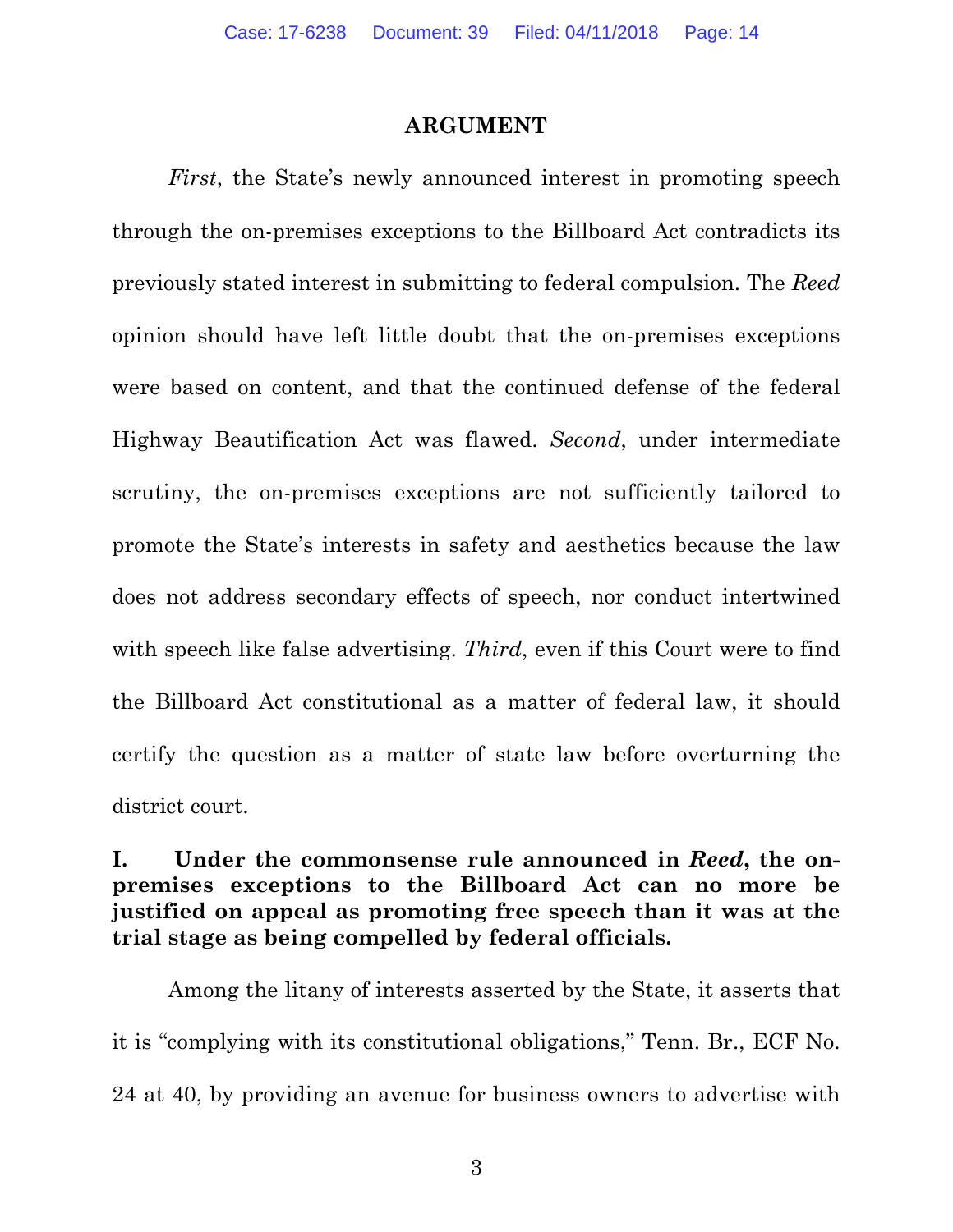the on-premises exceptions. As opposed to its other stated rationales, that would explain the rather counterintuitive position of the State in allowing commercial signs where it would not allow non-commercial ones, even if it hardly justifies it. However, this dubious justification is, as pointed out by Mr. Thomas, late in arrival and thus ought to be forfeited. Thomas Br., ECF No. 32 at 36-37. Still, this rationale casts light on the abandonment of one of the State's prior justifications: compulsion from federal officials under threat of losing highway funds. This inconsistency in rationales is noteworthy on its own. Much the same way that a law's exceptions to a speech regulation "may diminish the credibility of the government's rationale for restricting speech in the first place," *City of Ladue v. Gilleo*, 512 U.S. 43, 52 (1994), shifting rationales ought to trigger a measure of skepticism about their validity.

The State previously asserted that the threat of federal officials to withhold highway funding if it ceased enforcing the content-based provisions of the Billboard Act after *Reed v. Town of Gilbert*, 135 S. Ct. 2218 (2015) constituted at least a legitimate governmental interest. Tenn. Resp. to Rule 52 Mot., R. 336, PageID # 6731 ("the need to continue federal funding may not be a 'compelling' State interest, it is at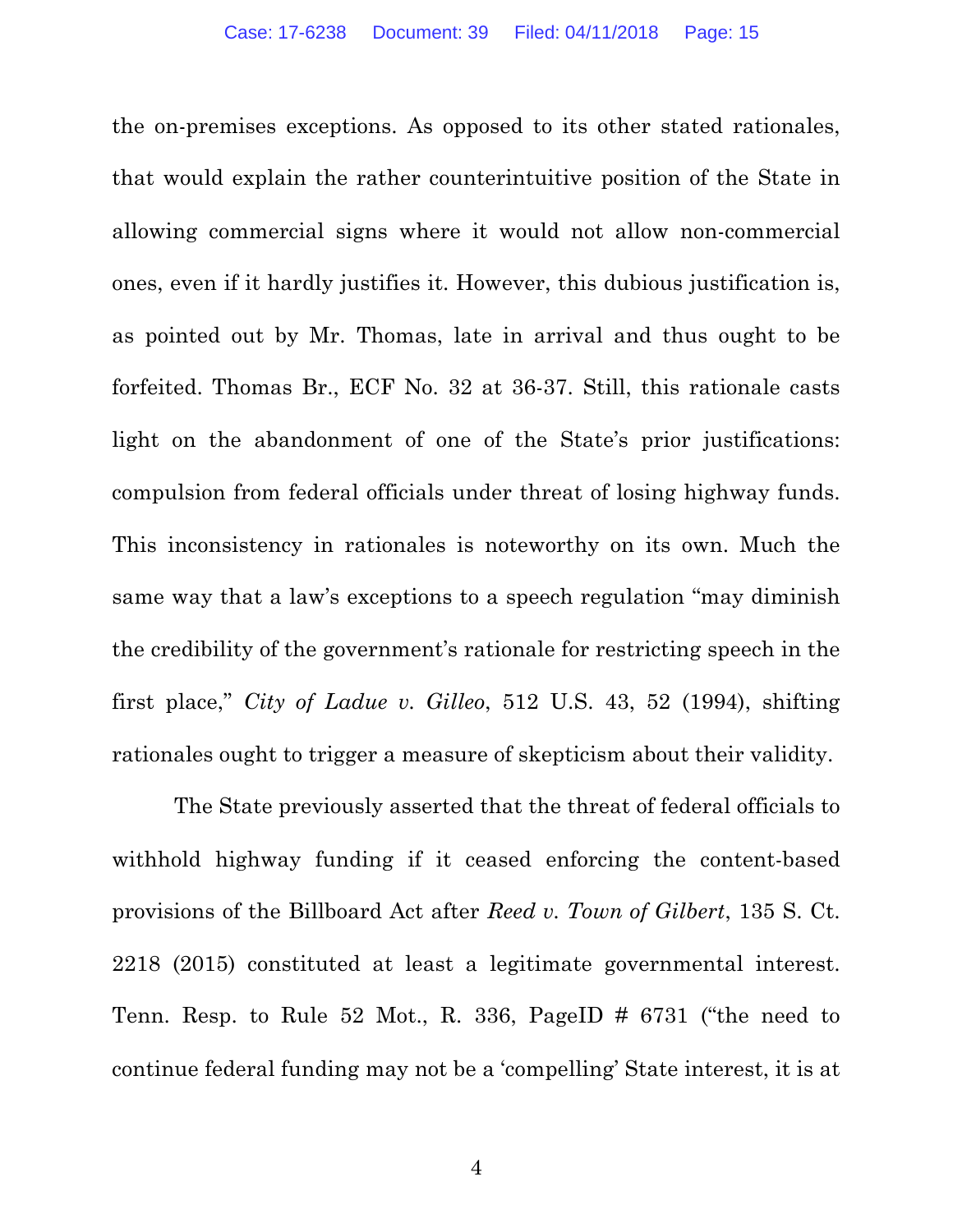least a legitimate interest that, along with the compelling interest that the State proved, shows Tennessee has a compelling State interest (or interests) in the Billboard Act.").2 As the district court observed, the State "fail[s] to provide adequate explanation as to how the federal government would be able to constitutionally withhold federal highway funds from a state on the basis that the state failed to engage in conduct that violates the United States Constitution." PI Order, R. 163, PageID # 2274-75. The district court later outright rejected the notion that the loss of funding would constitute a compelling interest. Order Finding Billboard Act Unconstitutional, R. 356, PageID # 6929 n. 6. Far from asserting that the on-premises exceptions evidenced regard for Mr. Thomas's free speech rights, the State at first contended that it had no choice but to *dis*regard them.

Whatever else can be said of this as a justification, the fear of federal withholding was at least based in fact. As shown through a

 $\overline{a}$ 

<sup>2</sup> By this point, the retreat of this justification was already underway. Previously, the State maintained that the threatened loss of highway funds made for a justification that was more than merely legitimate. *See* Tenn. PI Resp., R. 118, PageID # 1491 ("federal funding constitute[s] significant (or even compelling) governmental interests."); *id*. at 1493 (the State interests "in combination constitute a compelling State interest as noted above.").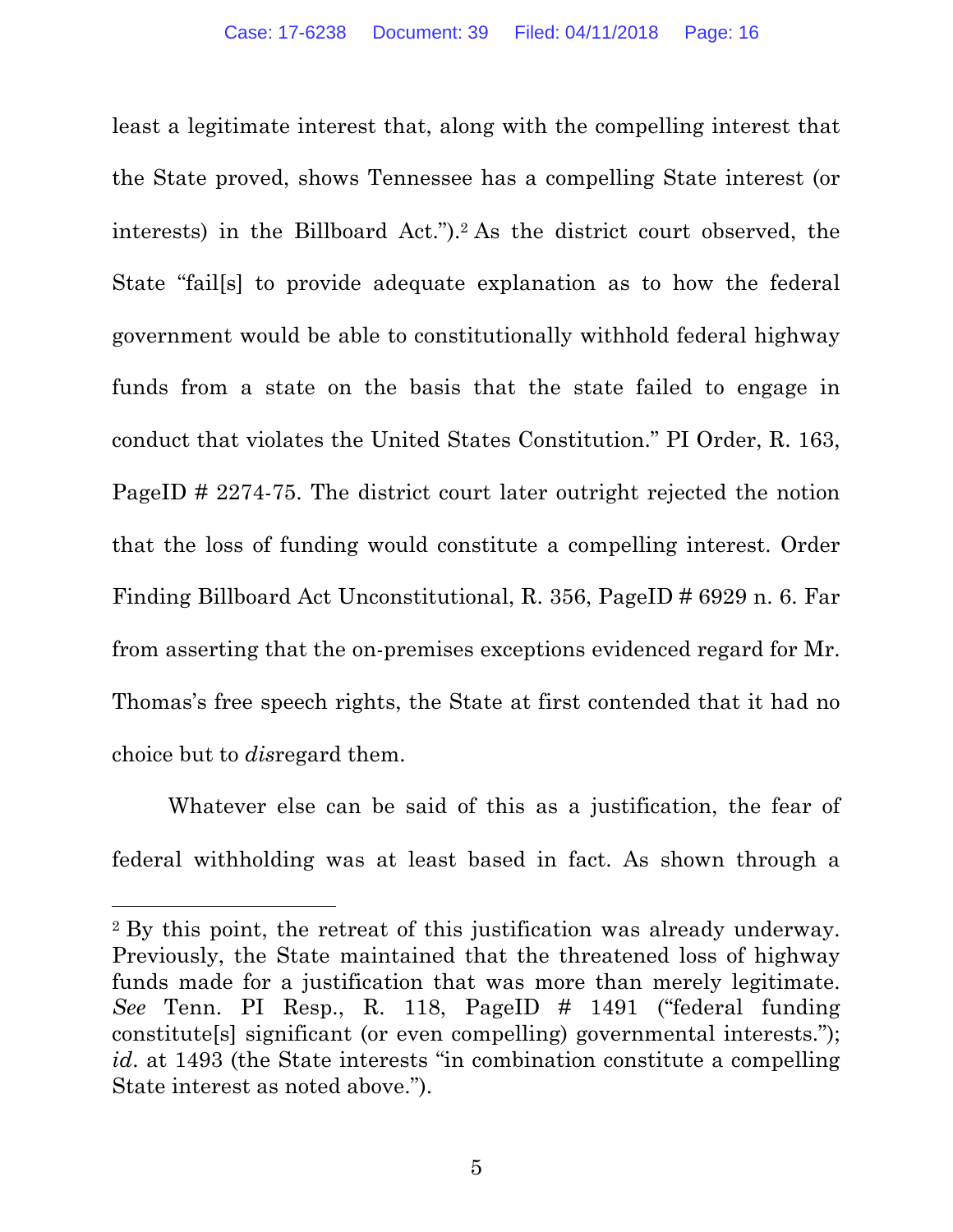revealing article of evidence, the State introduced an email with federal officials where they directly instructed Tennessee officials post-*Reed* that the Supreme Court had not addressed the Highway Beautification Act, and it expected continued enforcement of it via the Billboard Act. Aff. of Shawn Bible, R. 127, PageID # 1634. In rejecting the idea that this was a legitimate interest, the district court quoted *Villejo v. City of San Antonio*, 485 F. Supp.2d 777, 783 (W.D. Tex. 2007), where the city disclosed "[p]erhaps the City's primary motivation" in its responses: to secure revenue funding. This district court in this case concurred with the result in *Villejo* that "the desire to secure a [state]'s funding is, of course, not a compelling interest that would justify the suppression of … First Amendment speech…." *Id*.

The district court was quite right. While significant for what this email reveals about both the perceptions of federal officials following *Reed*, and the State's determination to prohibit signs promoting holiday cheer and patriotism, Order Finding Billboard Act Unconstitutional, R. 356, PageID # 6914, a First Amendment infraction is not any less so when demanded by the federal government. Just because the federal government was – to use the State's terms – "compelling the State to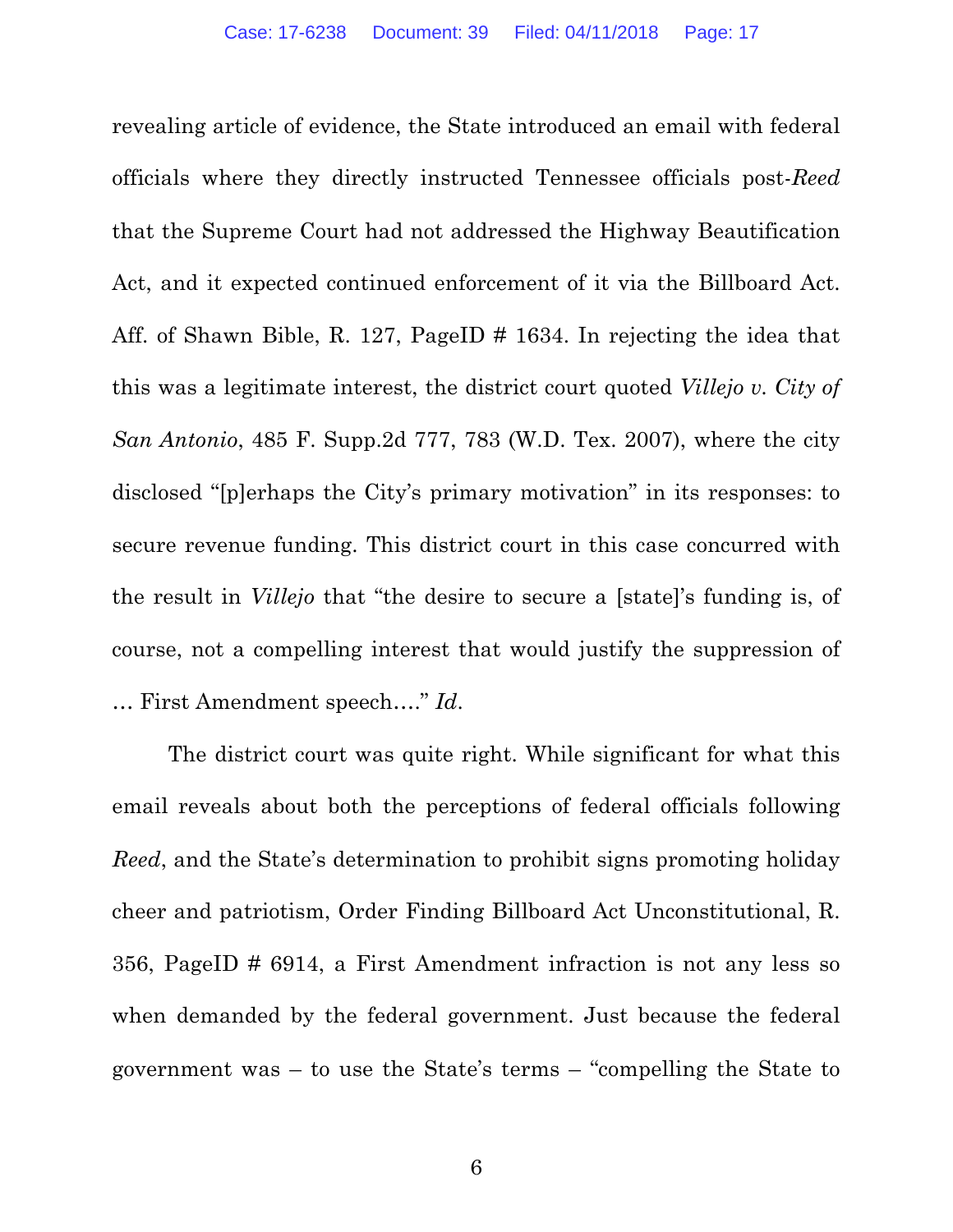continue enforcing the Billboard Act in the face of *Reed v. Town of Gilbert*," Resp. to Pl.'s Mot. for Summ. J., R. 164, PageID # 2286-87, does not give the State leave to resort to compulsion of its own.

Nor was this the only time the State described the threatened loss of highway funds using some variant of the word, "compulsion." *See* Tenn. Resp. to Rule 52 Mot., R. 336, PageID # 6731 ("the State enacted the Billboard Act and is compelled to retain the Billboard Act at least in part …."); *id*. at 6738 ("the federal government compels the States to have in place an adequate billboard regulation statute."). Elsewhere, the State responded that it "is *constrained* to enforce the Act or risk losing federal funds." Resp. to Pl.'s Mot. for Summ. J., R. 164, PageID # 2286 (emphasis added). Never before did the State assert that the Billboard Act promoted the free speech rights of Mr. Thomas and other Tennesseans. On the contrary, it consistently explained that its overriding concern was what the federal government was forcing it to do in order to keep federal funding.

It should go without saying that federal threats are not any kind of a justification for a First Amendment violation. If continued enforcement was compulsory *on* the State, then it was compulsory *for*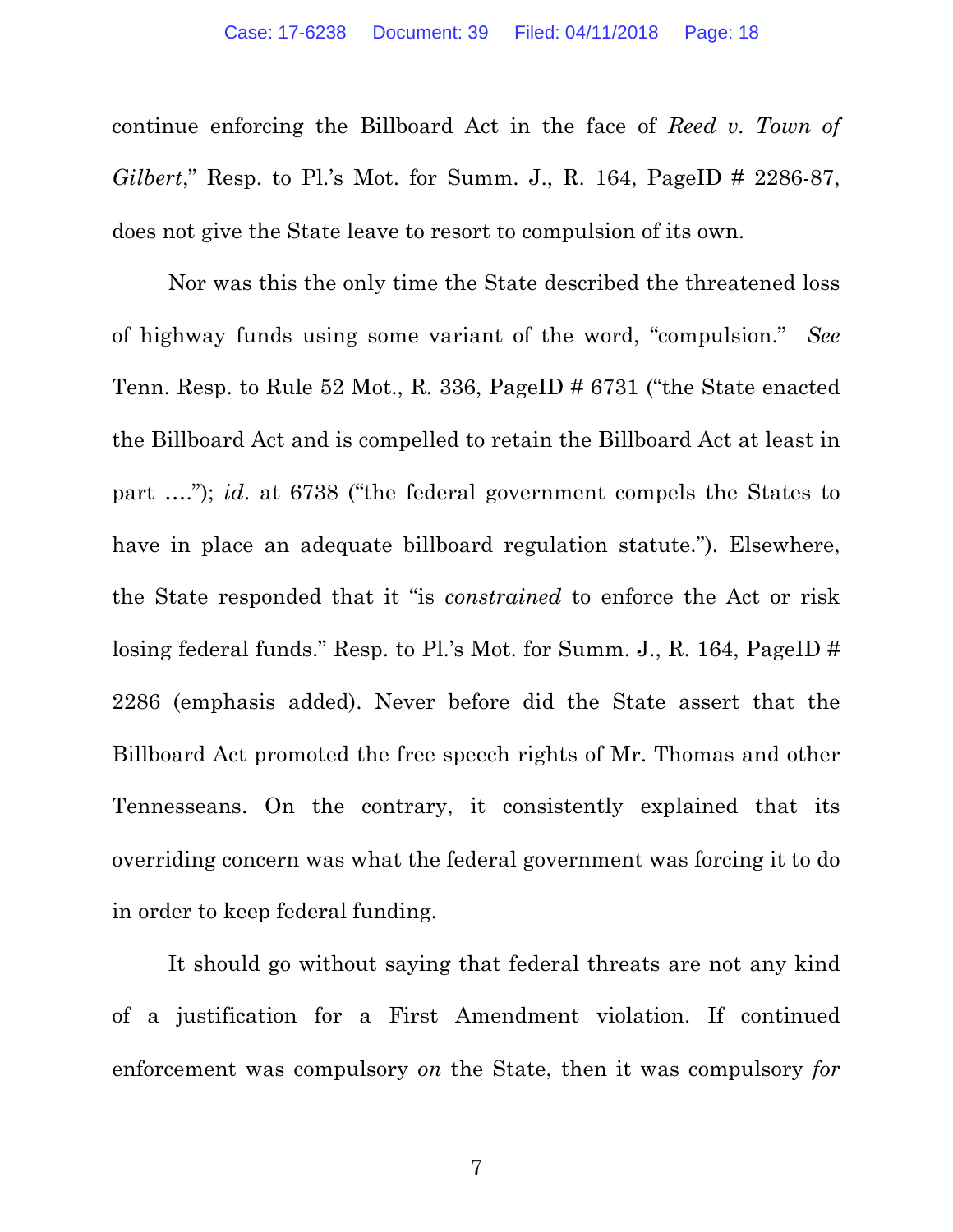the State to enforce it on Mr. Thomas. Should this Court consider at all the State's claim to be "facilitating and safeguarding the First Amendment rights of its business and property owners," Tenn. Br., ECF No. 24 at 40, then it should also scrutinize "[p]erhaps the … primary motivation" for enforcement, *see Villejo*, 783 F. Supp.2d at 783, and observe that this was not the State's initial perception. Despite the clarity that *Reed* brought regarding exactly how the Billboard Act impacted the First Amendment Rights of Tennessee business and property owners, the State's original response was not to jump to their defense, but instead to protest that it had no options. The initial characterization of ongoing enforcement as compulsion was the correct one. The State just aimed its litigation in the wrong direction.

Between the constitutional rights of its citizens and highway funds, the State of Tennessee – which declares in its own Constitution that "the doctrine of nonresistance against arbitrary power and oppression is absurd [and] slavish," *see* Tenn. Const. art. I, § 2, had a meaningful ability to choose. No matter what federal officials thought about *Reed*, the State has independent judgment, ample means and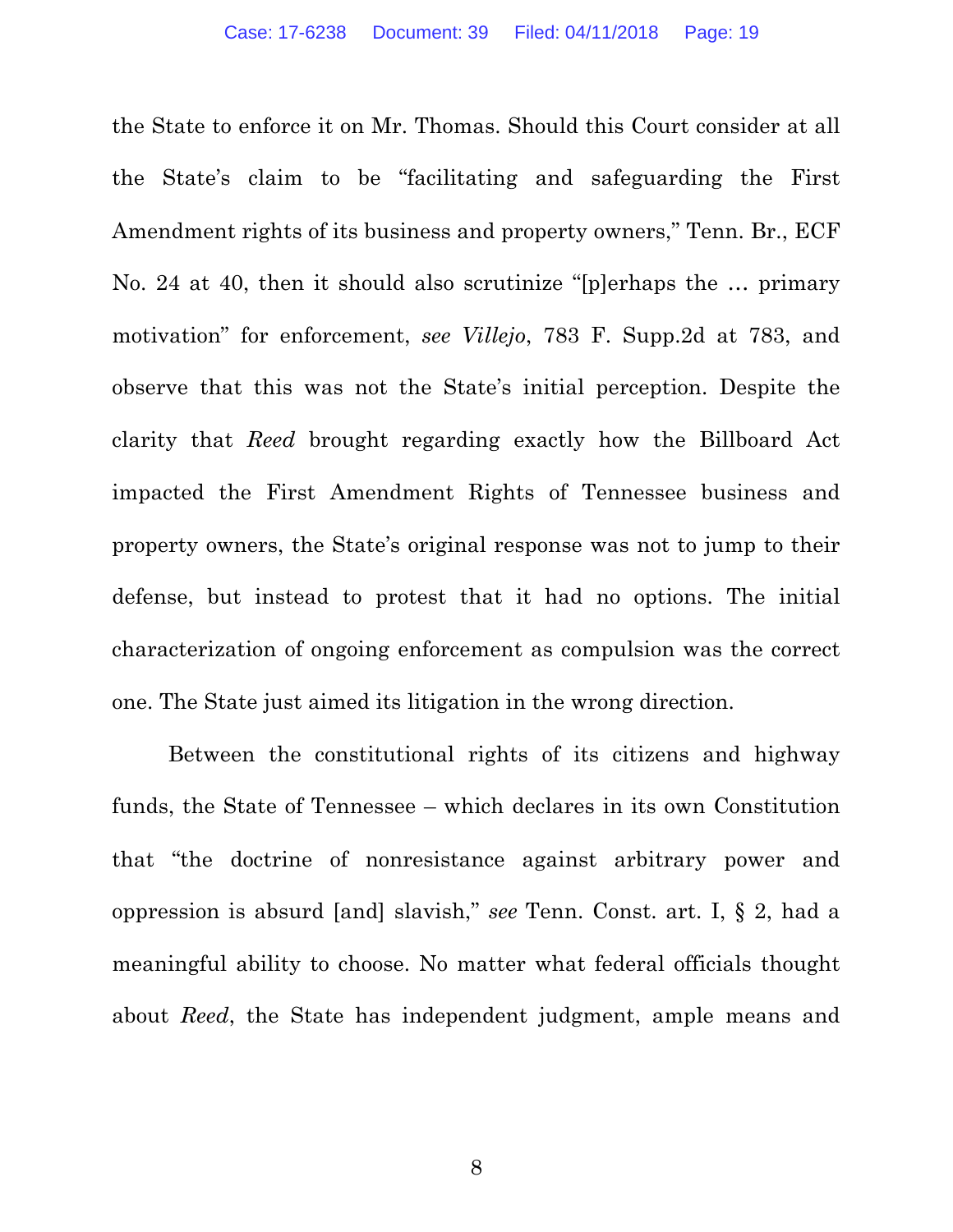excellent attorneys, *see* Tenn. Br., ECF No. 24 at 1-56, with which to respond to federal overreach.

The correspondence with federal officials immediately following the *Reed* at least sheds some light on the position taken in the *amicus* brief of the United States, which argues, in essence, that *Reed* affected little, if nothing, and certainly not the Highway Beautification Act. U.S. Br., ECF No. 29 at 9 (Concerning the Highway Beautification Act: "*Reed* did not purport to overturn settled precedent or invalidate a broad swath of longstanding rules."). The Department of Transportation and Federal Highway Administration argued then as they continue to argue now that *Reed* did not impact their ability to enforce the content-based speech restrictions mandated by the Highway Beautification Act and effectuated by the State with the Billboard Act.

That position is difficult to accredit beyond just the simple fact that *Reed's* logic makes such a position untenable. These same agencies took a similar position before the Supreme Court in *Reed*, trying to prevent the Court from crafting a standard that would threaten the Highway Beautification Act. *See* U.S. Br. in *Reed v. Gilbert*, R. 188-1, PageID # 2946. The United States argued that while the sign code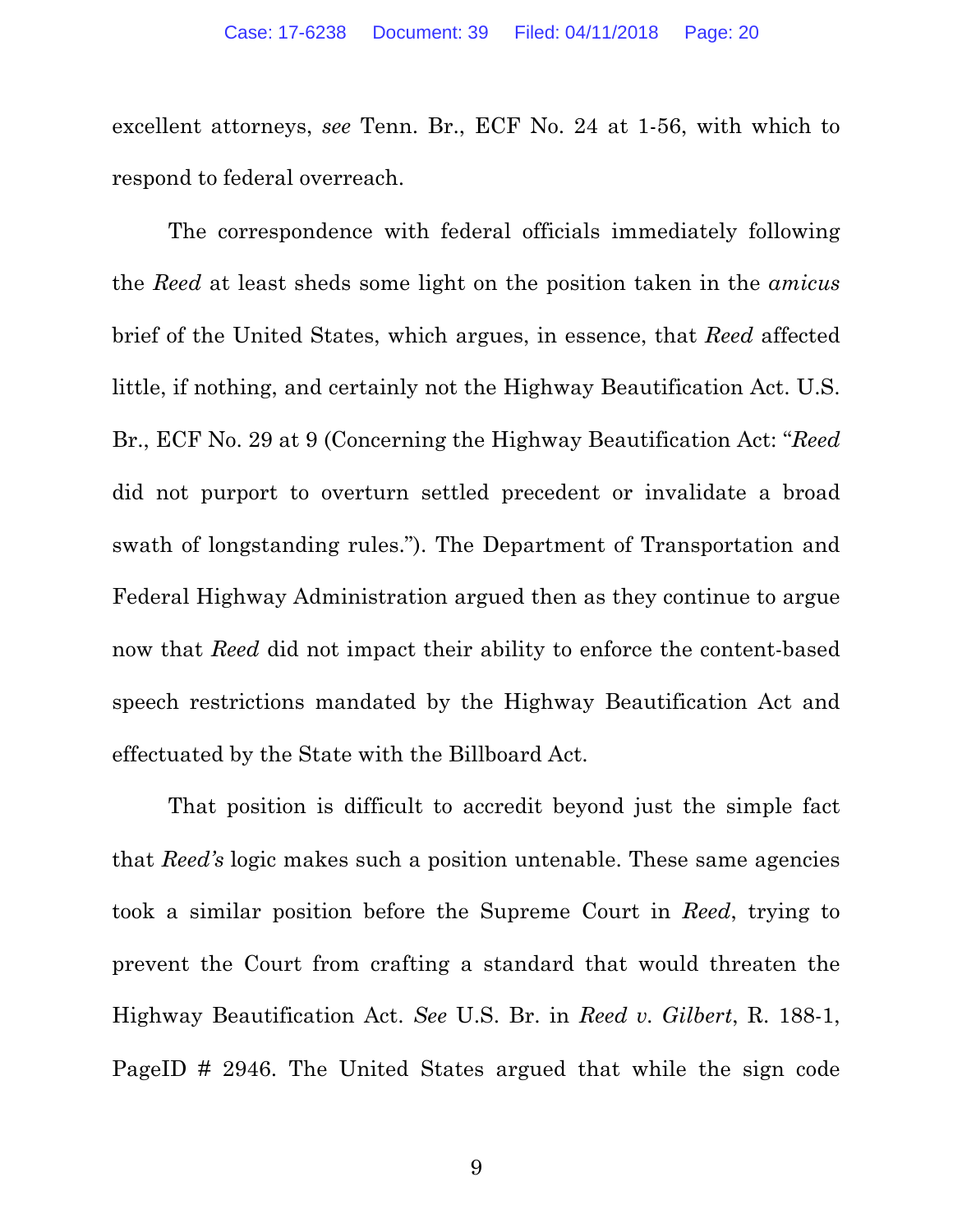reviewed in *Reed* was likely unconstitutional, the Highway Beautification Act was not content-based. *Id*. at 2981, 2983-86. It advanced the same interests in defense of the Highway Beautification Act: "safety and aesthetics." *Id*. at 2961. The argument was unavailing.

Although it did not have to, the Court responded to the *amicus* position of the United States in the *Reed* decision. The Court specifically mentioned the *amicus* brief, sharply criticizing their argument designed to defend the Highway Beautification Act as "skip[ping] the first step in the content-neutral analysis: determining whether the law is content neutral on its face." *Reed*, 135 S. Ct. at 2228. *Reed* does have a lesson readily applicable to the Billboard Act, which "pretty much mirrors the federal act." Tenn. Resp. to Rule  $52$  Mot., R.  $336$ , PageID  $\#$  6738. In light of the rather direct statements in *Reed* made in the context of the federal act, it is mystifying that the United States continues to maintain that *Reed* had no impact on this case.

The State and accompanying *amici* craft labyrinthine lessons out of the straightforward holding in *Reed*. One way of deciding how *Reed* ought to be interpreted would be to take it at face value. The Court described the rule as "commonsense," with laws that facially distinguish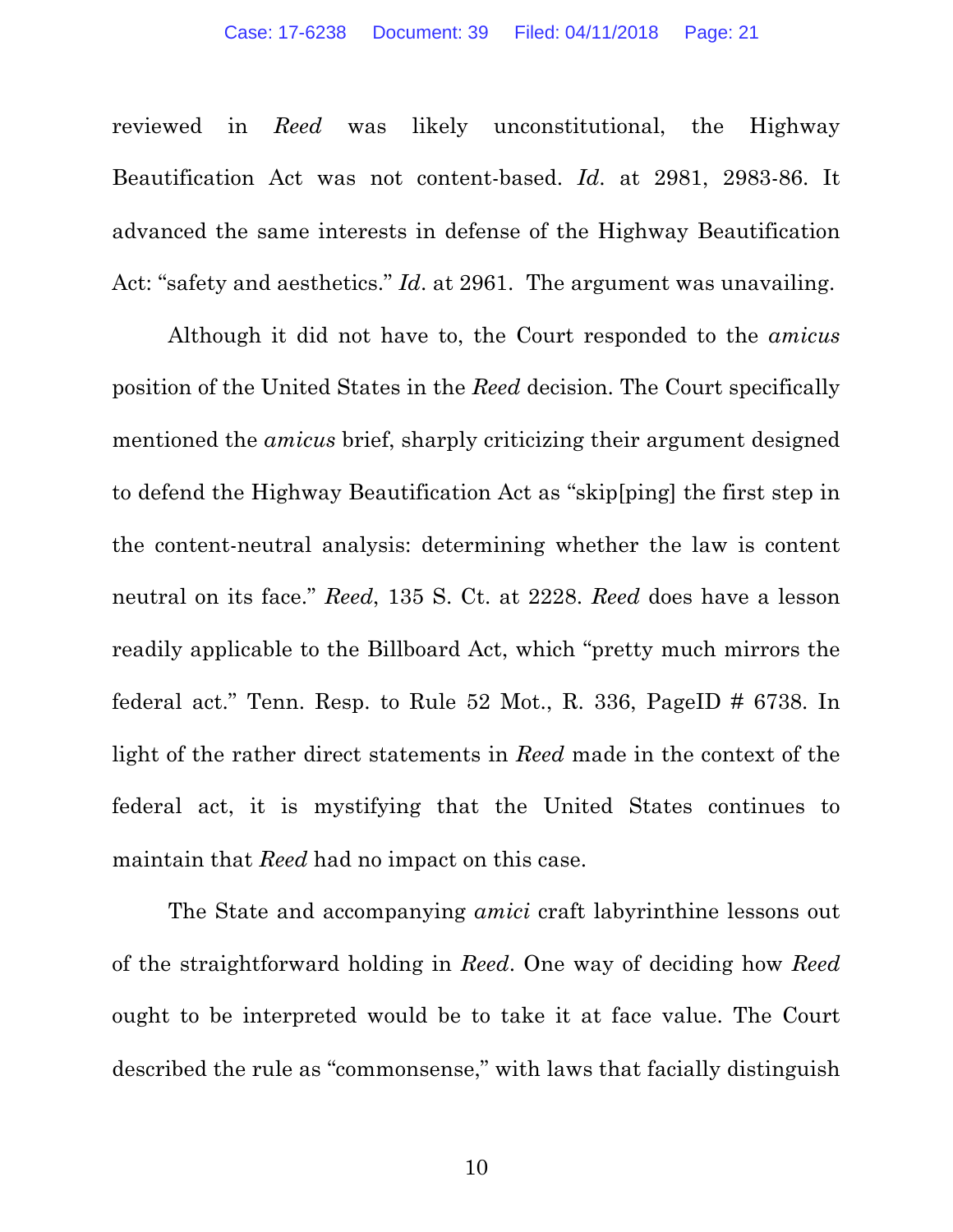speech based on message as "obvious" content-based speech restrictions. *See Reed*, 135 S. Ct. at 2227. The commonsense version of *Reed* would view the treatment of different signs for different treatment based on the content of their message as a content-based speech restriction. Yet the State presents a delicately complicated version of *Reed* and Justice Alito's concurrence. Two additional *amicus* contribute further pagination to expound further upon the meaning of this supposedly commonsense rule. A simple approach this is not. If it took this much effort to explain, "commonsense" would have been the last word to describe it.

The better understanding takes *Reed* at face value: "a speech regulation is content based if the law applies to particular speech because of the topic discussed or the idea or message expressed." *Reed*, 135 S. Ct. at 2231. If the exceptions in the Billboard Act for on-premises signs apply based on the content, then they are content-based. *See id*. at 2227. Mr. Thomas wanted signs to celebrate patriotism and the holiday season, Order Finding Billboard Act Unconstitutional, R. 356, PageID # 6914, instead of, say, advertising tires. The State prohibited it precisely because of what he wanted to say, not how he wanted to say it. Any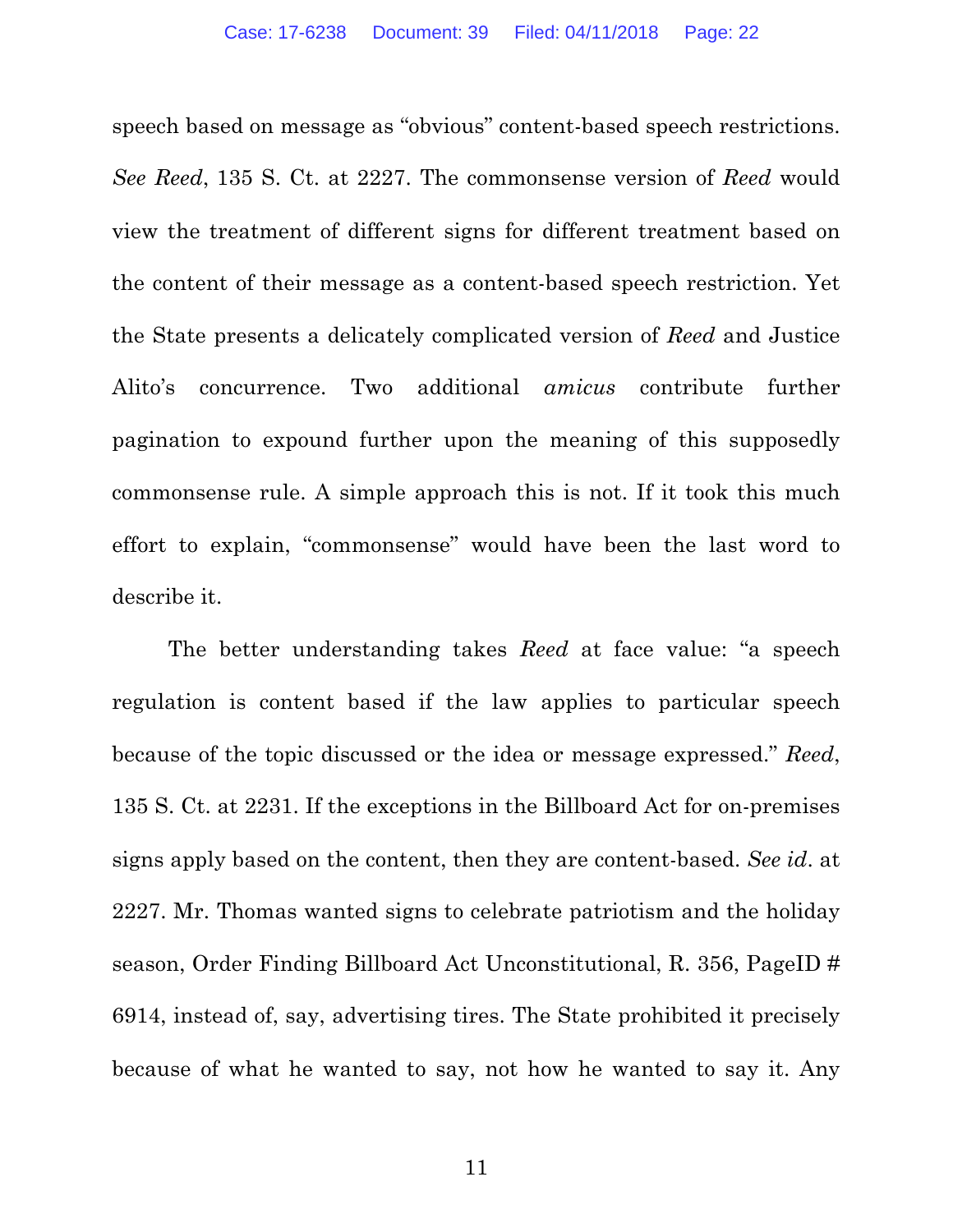commonsense understanding would view this as content-based. In an effort to avoid the obvious import of *Reed*, the parties in opposition to Mr. Thomas complicate the simple.

## **II. Even under intermediate scrutiny, the Billboard Act is insufficiently tailored to promoting the goals of aesthetics and motorist safety.**

Assuming intermediate scrutiny is the appropriate test, then the Billboard Act would nevertheless fail. It is anything but clear under Sixth Circuit precedent how substantial the stated interests of safety and aesthetics even are. In so arguing, the State relies on the plurality in *Metromedia, Inc. v. City of San Diego,* 453 U.S. 490 (1981), which this Court and others recognized is not the binding opinion in that case. Moreover, this Court – fully in accord with Supreme Court precedent – further circumscribed the means available to curtail speech even under intermediate scrutiny to measures that target secondary effects of speech, *i.e*., gambling or adult entertainment, or speech inextricably related to the conduct itself, like misleading advertising. Neither concern is remotely at issue here. In any event, the one lesson from *Metromedia* is that commercial speech may not be favored over noncommercial speech. Yet that is what has happened here. Mr. Thomas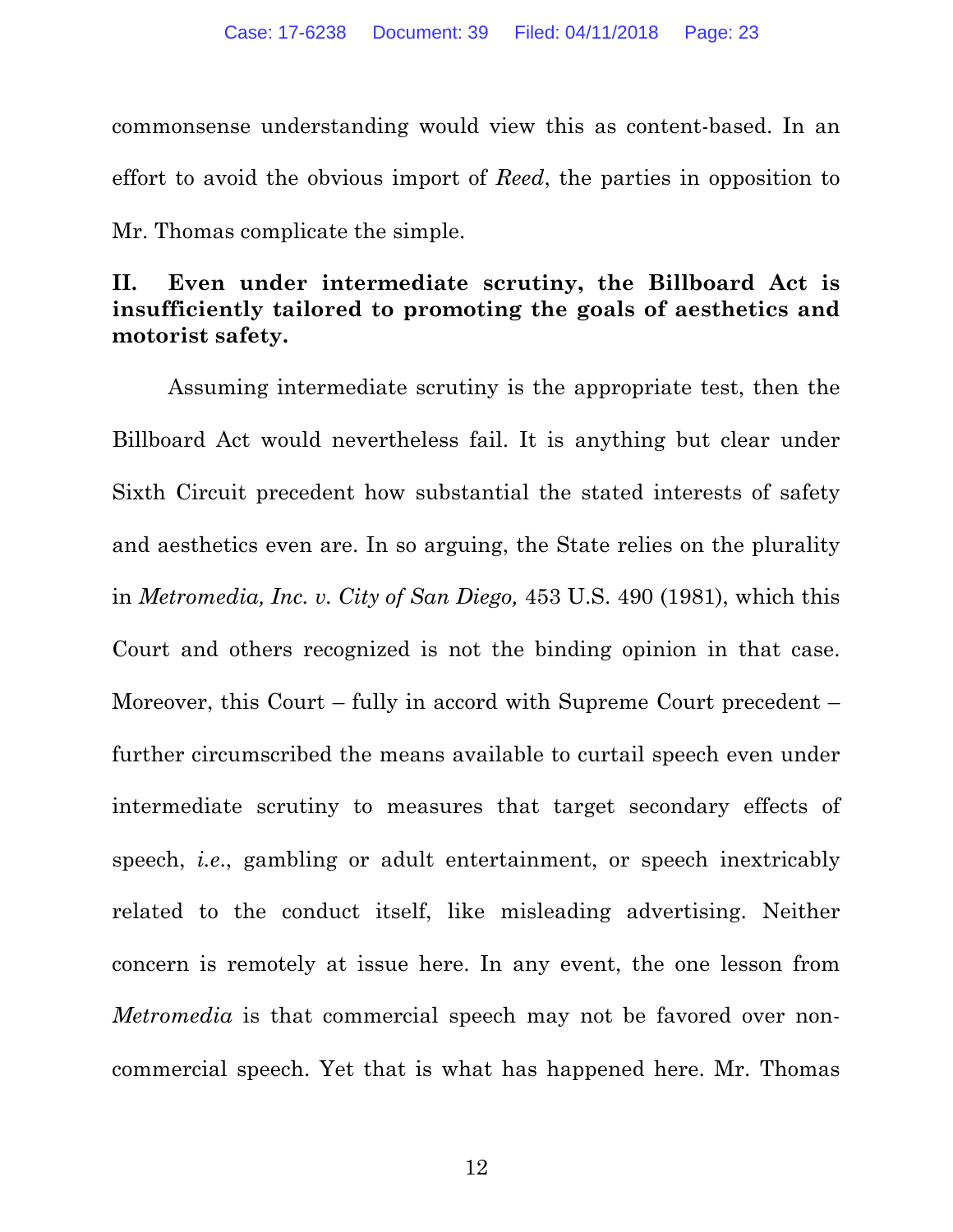cannot erect a clearly non-commercial sign precisely because the message was not commercial.

The State maintains that that the goals of aesthetics and motorist safety are substantial, if not compelling, by citing frequently to the Supreme Court in *Metromedia, Inc. v. City of San Diego,* 453 U.S. 490, 507-08 (1981). Tenn. Br., ECF. No. 24 at 38-39, 42, 45, 48. The State cites to the portion of the plurality opinion that this Court has recognized is not controlling.

The *Metromedia* case produced a fractured opinion that struck a San Diego ordinance placing substantial prohibitions on outdoor advertising. *C.f., Rappa v. New Castel County,* 18 F.3d 1043, 1047, 1056 (3d Cir. 1994) "badly splintered, and "difficult to divine what, if any principles from *Metromedia* became the governing standard"). This case, a notable low point in the protection of commercial speech, acknowledged that a city's interest in traffic safety and aesthetics could justify a prohibition of offsite commercial billboards, even if it allowed on-site signage.3 *See Metromedia,* 453 U.S. at 507-8. The judgment

<sup>3</sup> Since *Metromedia*, the U.S. Supreme Court has habitually struck down commercial speech restrictions as insufficiently tailored under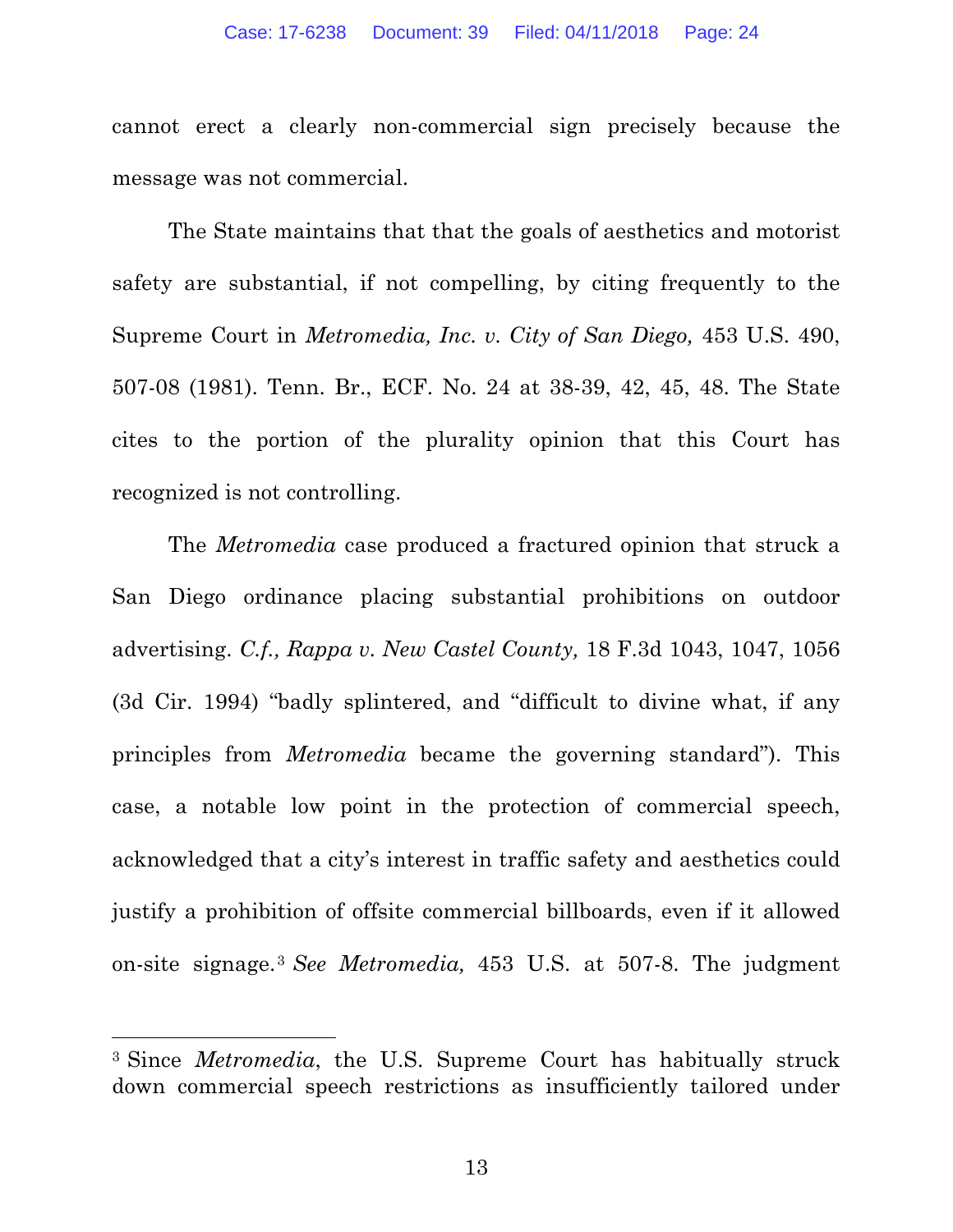nevertheless invalidated the ordinance, but under two different lines of reasoning. *See Gilleo*, 512 U.S. at 49. The plurality opinion determined that "the ordinance impermissible discriminated on the basis of content by permitted on-site commercial speech while broadly prohibiting noncommercial messages." *Gilleo*, 512 U.S. at 49. The concurrence struck the ordinance because the "practical effect" was to eliminate the billboard as "effective medium of communication" for non-commercial messages, and that "the city had failed to make the strong showing needed" to justify such a measure." *Id*. at 50 (quotations omitted). The plurality's acknowledgment of aesthetics and safety as substantial interests, however, are not dispositive on the tailoring analysis in any event because: 1) the plurality opinion is not the governing opinion; and, 2) the Billboard Act is such a poor fit for the service of those goals, no matter how substantial.

intermediate scrutiny. *See, e.g., Sorrell v. IMS Health Inc.*, 564 U.S. 552, 570 (2011); *Thompson v. Western States Medical Center*, 535 U.S. 357, 373-76 (2002); *Lorillard Tobacco Co. v. Reilly*, 533 U.S. 525, 561-62 (2001); *Greater New Orleans Broad. Ass'n*, 527 U.S. 173, 193-94 (1999); *44 Liquormart, Inc. v. Rhode Island*, 517 U.S. 484, 508 (1996); *Discovery Network, Inc*., 507 U.S. 410, 417-18 (1993). For this reason alone, *Metromedia* ought to be regarded as an outlier decision.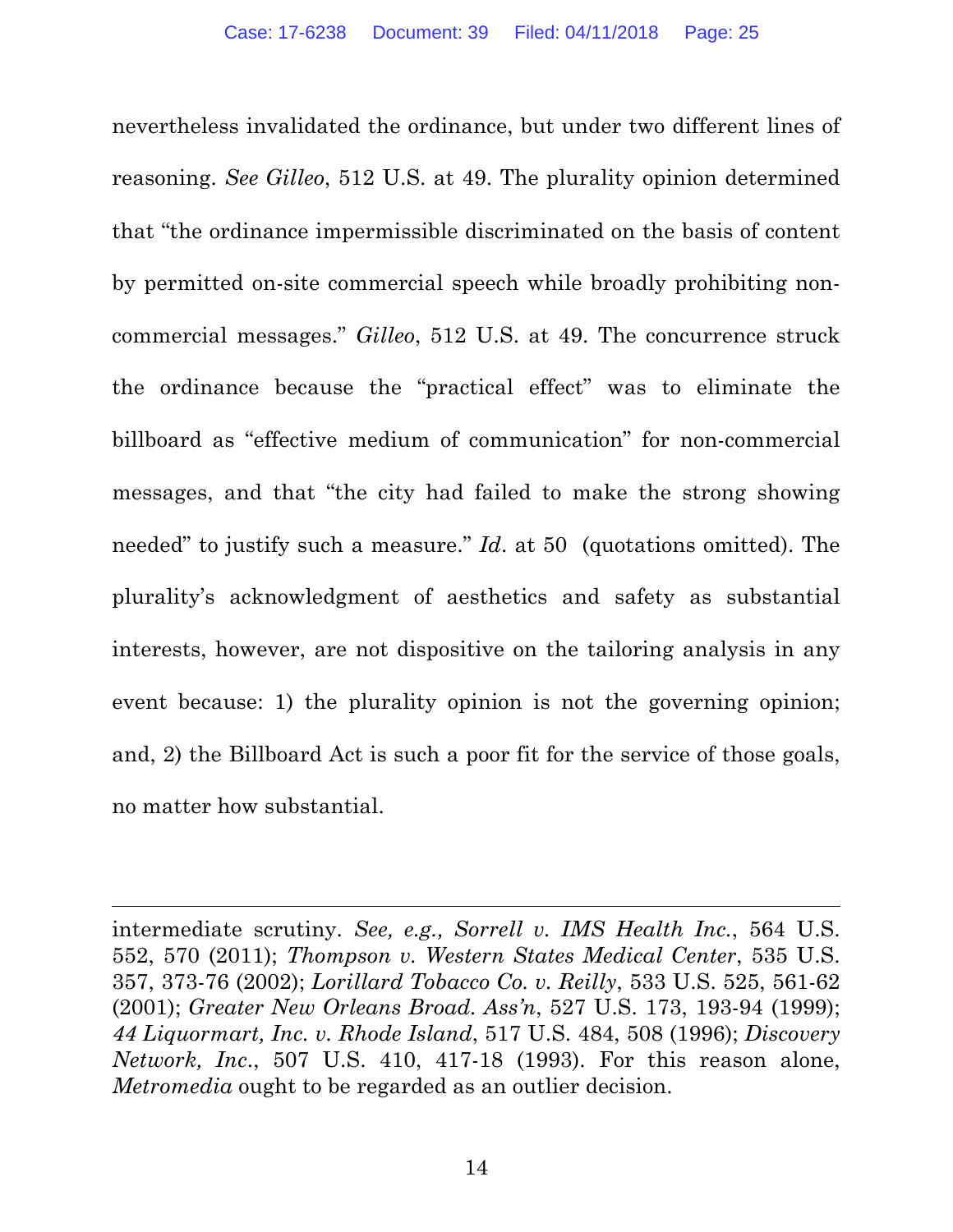This Court's opinion in *Discovery Network Inc. v. Cincinnati*, 946 F.2d 464 (6th Cir. 1991), later affirmed in *Cincinnati v. Discovery Network*, 507 U.S. 410 (1993), affects the analysis and reach of *Metromedia*. According to this Court, the governing opinion from *Metromedia* is the concurring opinion and not the plurality upon which the State relies so heavily. *See Discovery Network*, 946 F.2d at 470 n. 9 ("we do not view the plurality dicta in *Metromedia* as controlling the outcome of this case."); *see also Rappa*, 18 F.3d at 1058-59 (recognizing that the *Metromedia* concurrence governs).

Regarding the plurality's view that the San Diego ordinance constitutionally regulated speech, the *governing* concurrence "specifically—and vehemently disagreed with that conclusion." *Discovery Network*, 946 F.2d at 470 n. 9. This Court read the governing portion of *Metromedia* as finding that "San Diego's ordinance was an impermissible content-based restriction on non-commercial speech because it only permitted on-site signs with certain types of speech." <sup>4</sup>

<sup>4</sup> The test for reviewing commercial speech is "a form of intermediate scrutiny." *Pagan v. Fruchey*, 492 F.3d 766, 770 (6th Cir. 2007). While arguing for intermediate scrutiny, the State cites primarily to *Wheeler v. Commissioner of Highways*, 822 F.2d 856 (6th Cir. 1987). Tenn. Br.,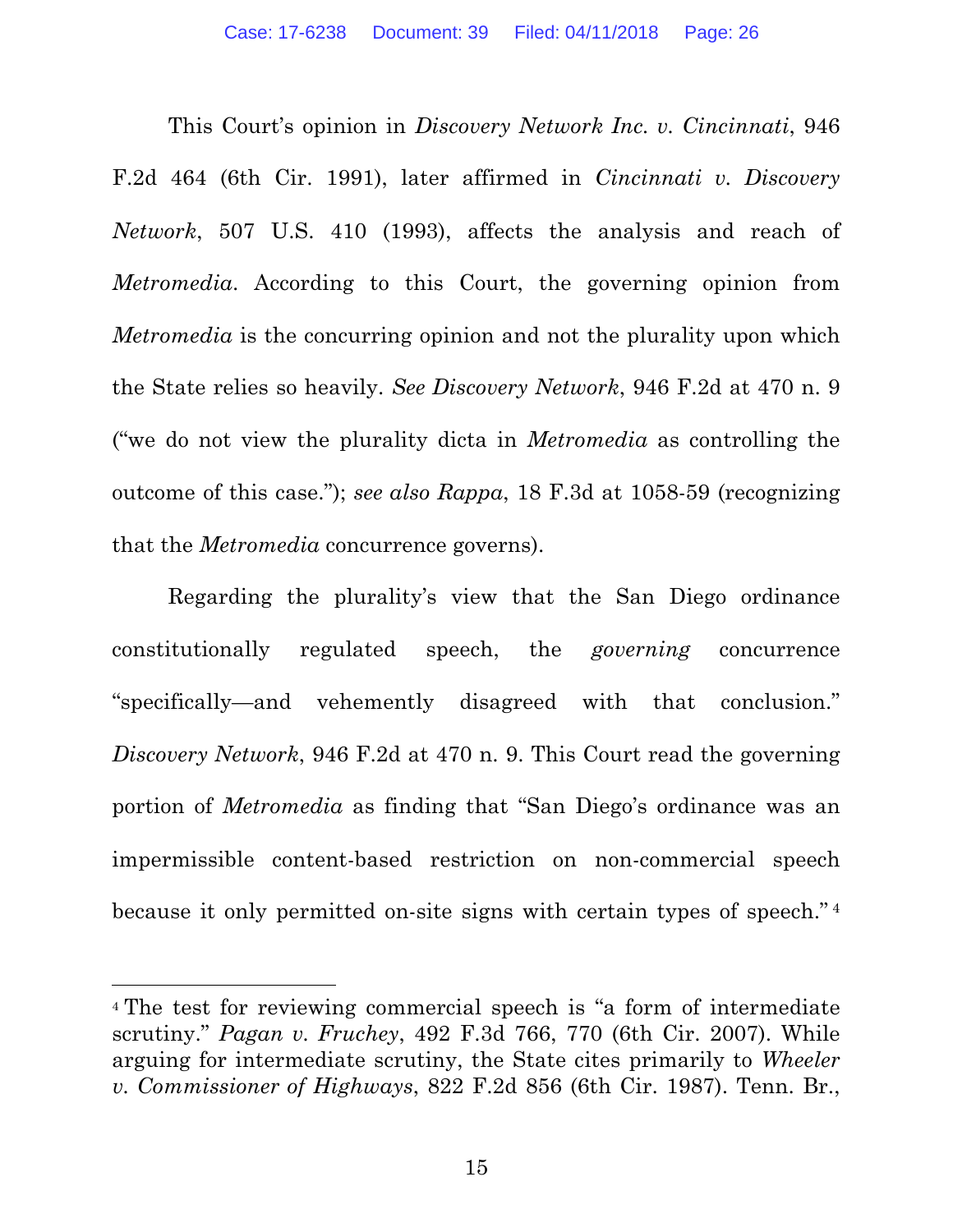*Id.* (citing 536) (Brennan, J., concurring)). In other words, commercial speech cannot be prioritized over non-commercial speech. Furthermore, this Court's opinion makes it anything but clear how substantial aesthetics and motorist safety even are as interests. In the words of this Court, the precedential opinion "vehemently" disagreed that the "perceived evils" of aesthetics and driver safety created by billboards could justify the restrictions. *Discovery Network*, 946 F.2d at 470 n. 9.

Therefore, *Metromedia*, as this Court understood it, called into question whether the goals of aesthetics and safety could justify burdening speech under intermediate scrutiny unless the measure was carefully tailored. Prohibiting non-commercial speech where commercial speech could be in the name of aesthetics and safety was thus on

ECF No. 24 at 41. *Wheeler* also used intermediate scrutiny, but as a content-neutral time, place, or manner restriction, not a commercial speech restriction. *Id*. at 595. This Court has otherwise largely dismissed the differences between intermediate scrutiny for a commercial speech restriction, and a time, place, or manner restriction. *See Pagan*, 492 F.3d at 778 (the analysis "would still be a form of intermediate scrutiny, focusing on whether the restriction is narrowly tailored to serve government interests and leaves open amble alternative channels of communication."). Thus, commercial speech precedents regarding both the requisite interests and tailoring analysis should be considered readily applicable.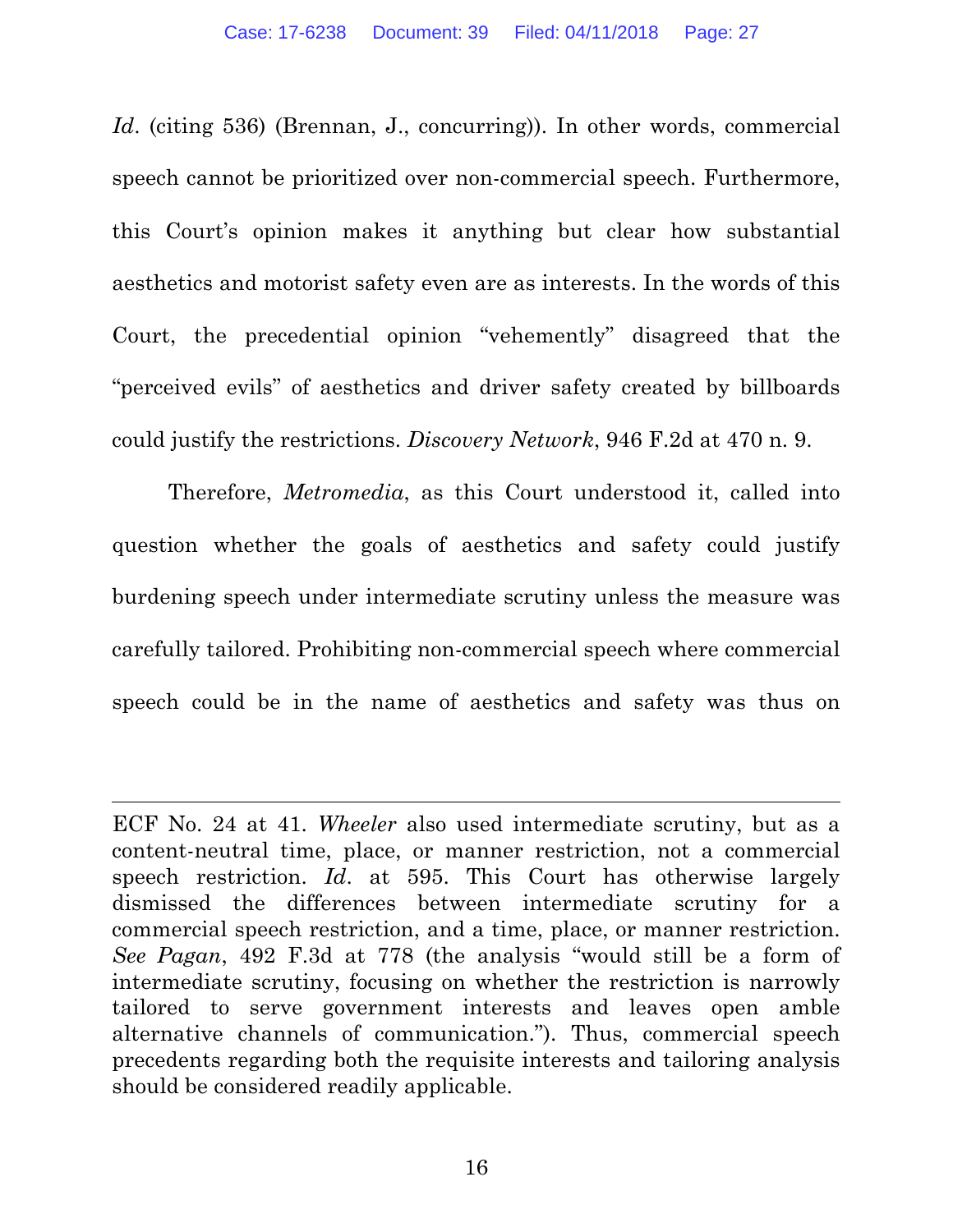dubious footing even before *Reed* and even under a more deferential form of review.

When the Supreme Court later affirmed this Court's ruling in *Discovery Network*, it did nothing to disturb the findings with respect to the interests. In *Discovery Network*, 507 U.S. 410, 416 (1993), the Court did not analyze the substantiality of the asserted interest in safety and aesthetics because the "respondents [did not] question the substantiality of the city's interest in safety and esthetics." *Discovery Network,* 507 U.S. at 416. Further, the Court had no reason to bring up the issue given the ample reasons why the asserted interest and the implementing legislation failed to satisfy the tailoring analysis. As a result, the substantiality of these interests, while largely taken as a given, should not be.

The downgrading of the interest then affects the tailoring analysis by making it correspondingly higher. In *Greater New OrleansAss'n, Inc. v. U.S.,* 527 U.S. 173, 183-84 (1999), the Court recognized that the parts of the balancing analysis are not "entirely discrete," and that the parts are "interrelated." The Court explicitly acknowledged that its analysis "consider[s] both the quality of the asserted interests and the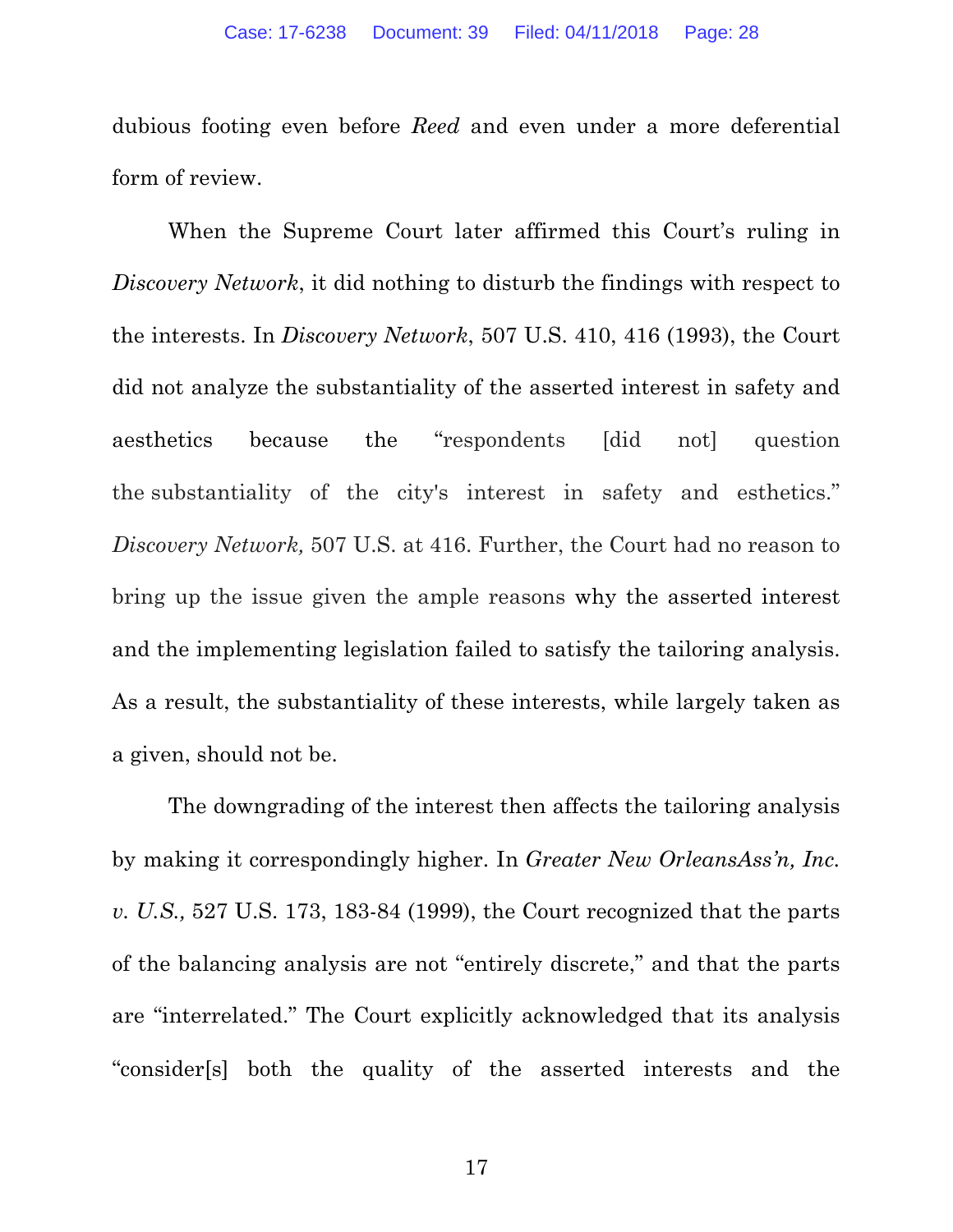information sought to be suppressed" in determining the government's level of "difficult[y] to defend" how tailored the speech restriction needed to me. *Greater New Orleans Broadcasting,* 527 U.S. at 187. The more substantial the interest, the less closely tailored the measure must be.

This Court has since further circumscribed the tailoring analysis even further, allowing speech restrictions under intermediate scrutiny only in two narrow instances. In the wake of *Metromedia*, this Court determined that in order to pass muster, a restriction must relate to regulating *either* the secondary effects of the speech itself *or* activity the speech is promoting. *Discovery Network*, 946 F.2d. at 465, 469. The first relates to attempts to burden speech with effects that "flowed naturally from personal actions fostered by the commercial speech itself," *id*. at 471, *i.e.*, adult entertainment or gambling. The second concerns things such as misleading advertisements or trade names. *Id*. at 470 n. 10. Only in those cases does this Court believe that commercial speech receives lesser first amendment protection. *Id*. at 465.

This Court's understanding is fully consistent with the Supreme Court. Keeping in this vein, the Court deemed "substantial" a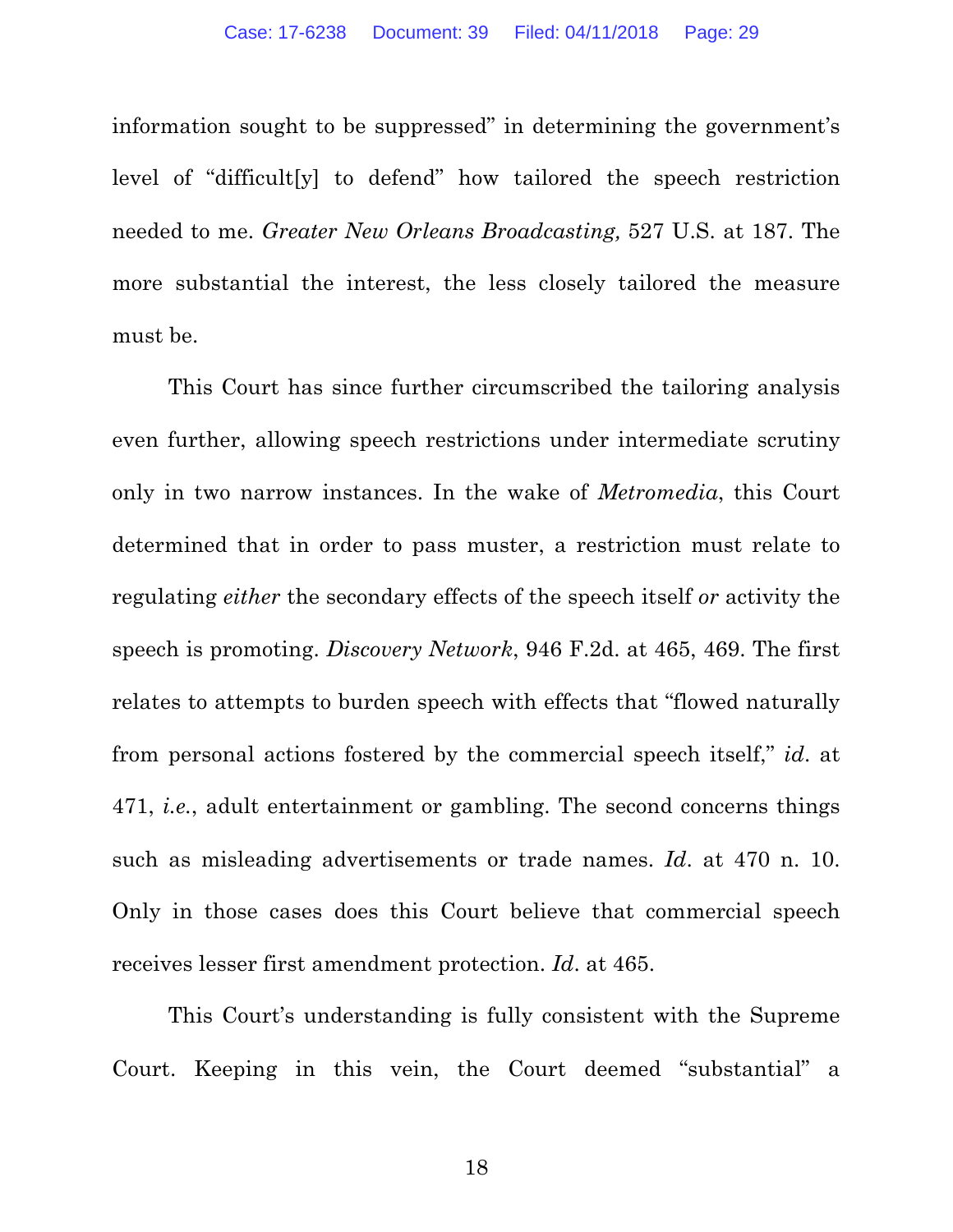legislative purpose to specifically eliminate a public harm inherently caused by the specific commercial speech. *See 44 Liquormart*, 517 U.S. 484, 485, 500-01. The Court has likewise found that when the at-issue speech "is inextricably linked with the commercial arrangement it proposes" that the "State's interest in regulating the underlying transaction may give it a concomitant interest in the expression itself." *Edenfeld v. Fane,* 507 U.S. 761, 768-69 (1993) (citations omitted). For example, in the bankruptcy assistance advertising context, the concomitant interest in "protecting consumers from fraud or overreaching … and maintaining CPA independence and ensuring against conflicts of interest … [were] substantial." *Edenfeld*, 507 U.S. at 761-62. And little doubt surrounds the government's ability to regulate and ban misleading or false advertisements. *See Zauderer v. Office of Disciplinary Counsel of the Supreme Court of Ohio*, 471 U.S. 626 (1985) (affirming measures designed to prohibit false and misleading attorney advertisements).

The way in which the Billboard Act promotes aesthetics and safety is insufficiently tailored for all of the reasons explained by the Cato Institute, *see* Cato Br., ECF No. 35 at 3-17, but also because the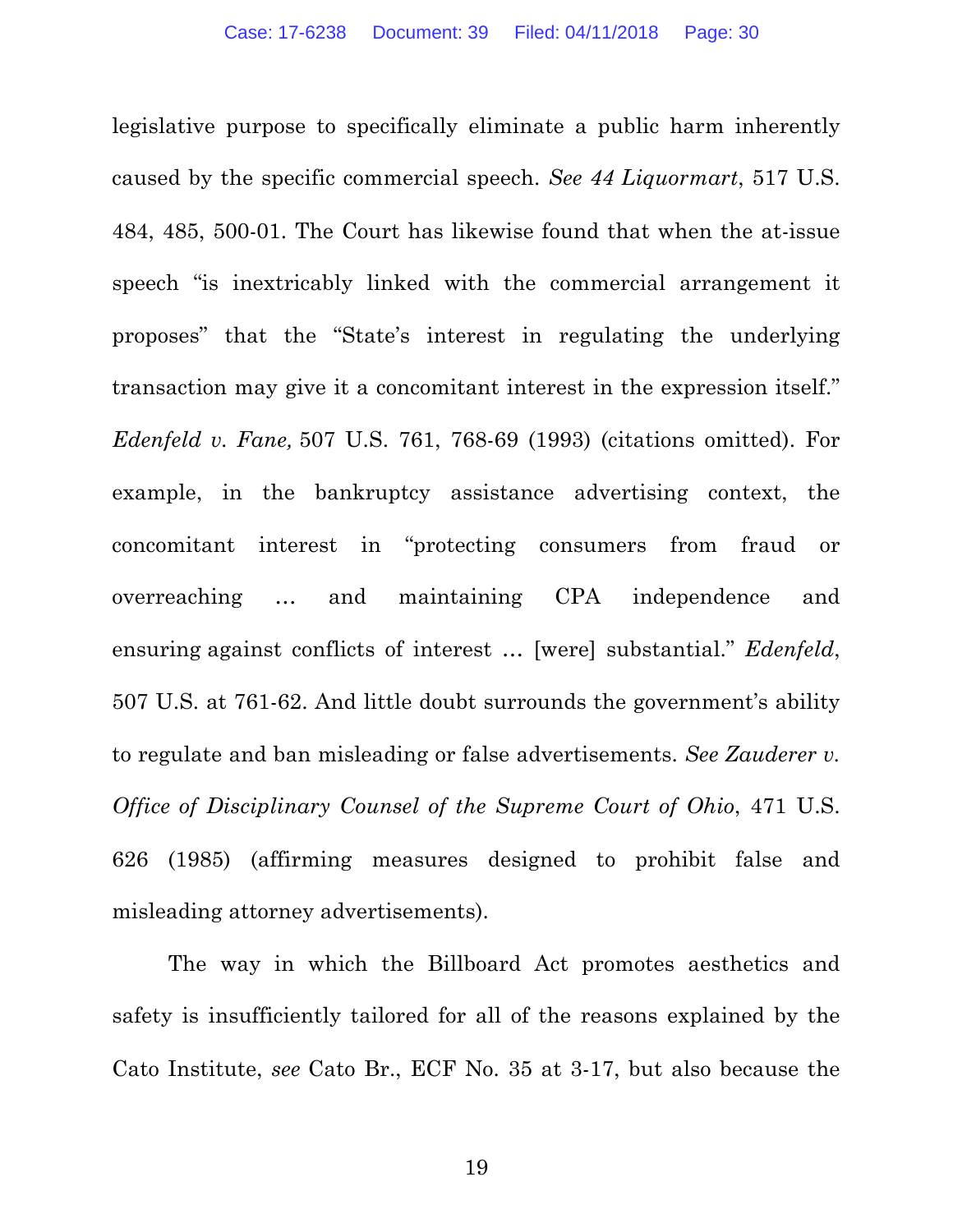on-premises exceptions do not regulate secondary effects or activity the speech was promoting. Mr. Thomas's signs obviously did not contain a message relating to professional activity that was believed to be "inherently false or misleading." *Discovery Network*, 946 F.2d 470, n. 10. And there is no allegation that the State's actions "sought to alleviate distinctive adverse effects allegedly caused by and directly flowing from" the message itself. *Id*. Mr. Thomas was trying to encourage people to support American Olympic athletes, not visit his casino. Order Finding Billboard Act Unconstitutional, R. 356, PageID # 6914. If aesthetics or motorist safety were the goals of the Billboard Act, then the on-premises exceptions are simply too "pierced by exemptions and inconsistencies" to survive even an intermediate form of tailoring analysis. *See Greater New Orleans*, 527 U.S. at 190.

Even to the extent that the opinion in *Metromedia* was the last word, then it would help, not hurt, Mr. Thomas's position. As pointed out above, the one takeaway from this split opinion is that commercial speech may not be elevated above non-commercial speech. "Justice Brennan seemed explicitly to reject the first basis for the plurality's holding – that it was impermissible for legislation to favor commercial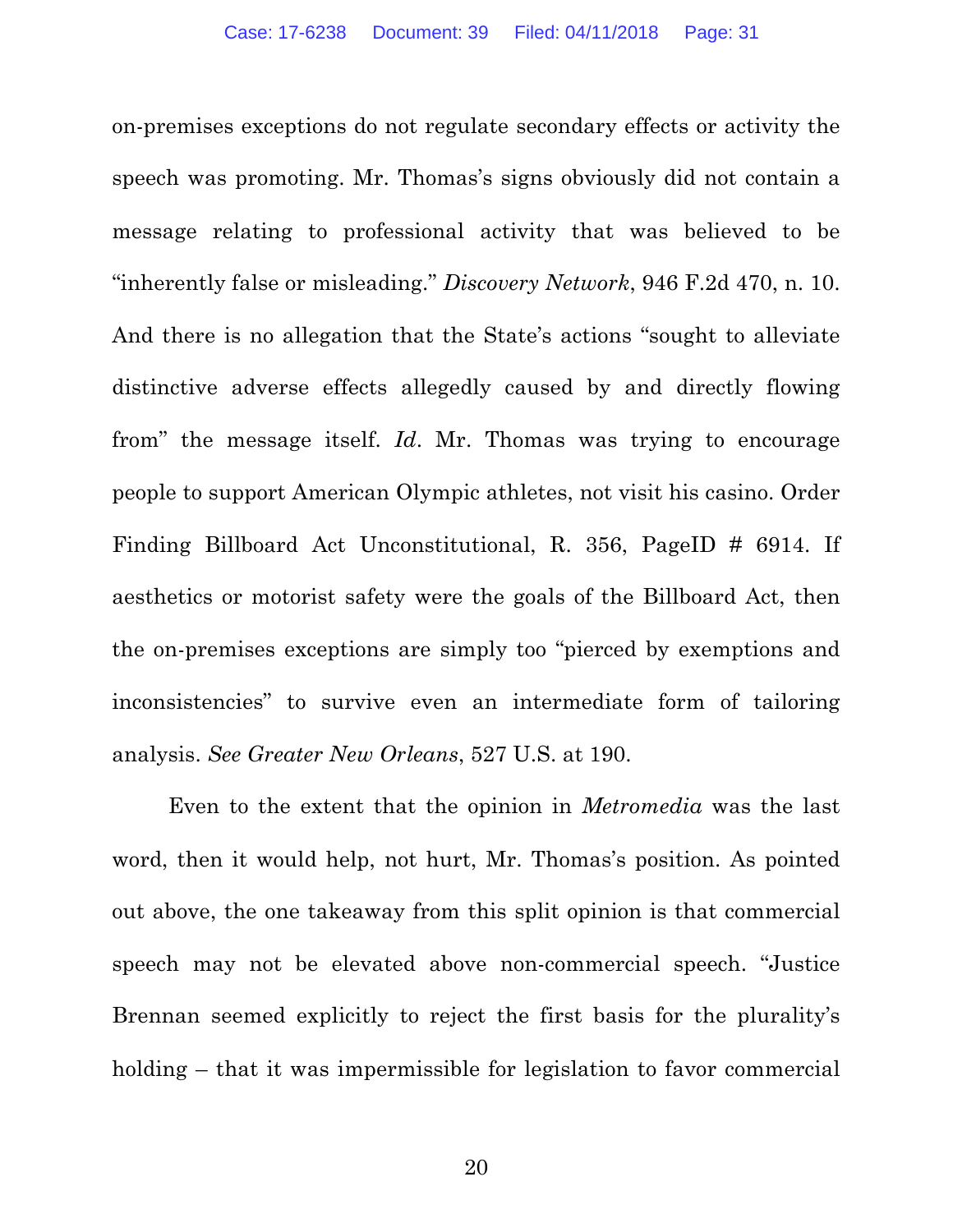over non-commercial speech." *Rappa*, 18 F.3d at 1059; *see also Ackerly Communications of Massachusetts, Inc. v. Somerville*, 878 F.2d 513, 517 (1st Cir. 1989) ("In other words, if the owner of Joe's Hardware wants to replace his 'Joe's Hardware' sign with a sign saying 'No Nukes,' he must be allowed to do so."); *Vono v. Lewis*, 594 F. Supp.2d 189, 203 (R.I. 2009) ("A rule that would allow the display of commercial messages where noncommercial messages are not permitted would invert this First Amendment hierarchy."). Given that Mr. Thomas was forbidden from promoting a non-commercial message in a spot where he could have displayed a commercial one related to the business on-premises, the Billboard Act manages a complete inversion of the First Amendment pyramid.

## **III. In the event this Court finds the Billboard Act constitutional as a matter of federal law, then it would promote judicial economy to first certify the question as a matter of Tennessee constitutional law before reversing.**

As a final matter, *amici* respectfully submit that even if this Court were to believe that the Billboard Act was constitutional, then the appropriate outcome would not be reversal, but first to certify the question as a matter of Tennessee constitutional law to the Tennessee Supreme Court.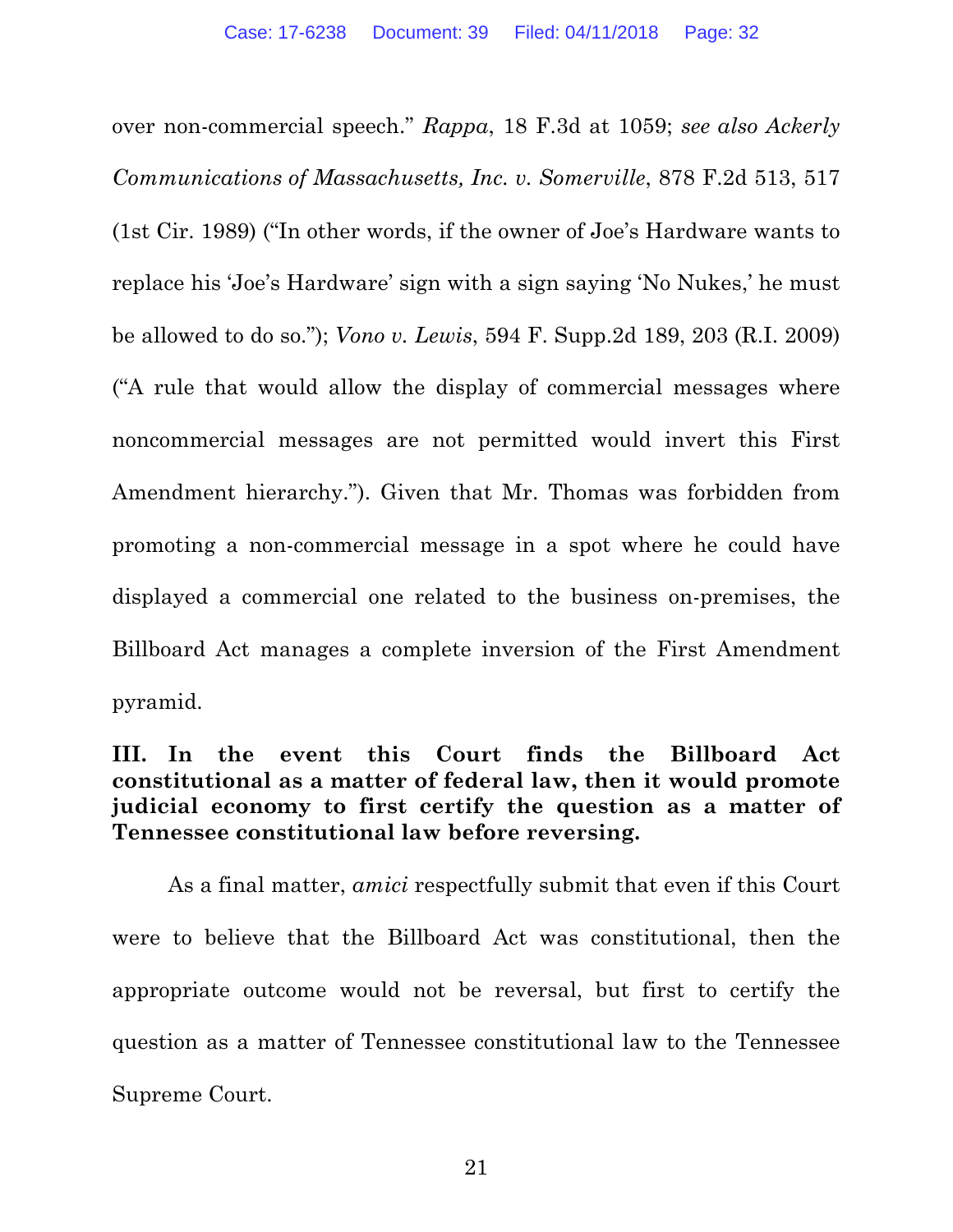Mr. Thomas did raise his state constitutional right to free expression. Amended Compl., ¶ 72, R. 43, PageID # 573. The district court ruled exclusively on First Amendment grounds. Order Finding Billboard Act Unconstitutional, R. 356, PageID # 6910. Nevertheless, this freestanding basis was mooted by the district court's ruling. If, however, this Court believed that the district court erred, the state constitutional claim would need resolution.

The United States Supreme Court repeatedly reminded state courts that they are free to construe their state constitutions so as to provide different and broader protections of individual liberties than those offered by the federal Constitution. *City of Mesquite v. Aladdin's Castle, Inc.*, 455 U.S. 283, 293 (1982) ("[A] state court is entirely free to read its own State constitution more broadly than this Court reads the Federal Constitution, or to reject the mode of analysis used by this Court in favor of its corresponding constitutional guarantee."); *California v. Greenwood*, 486 U.S. 35, 43 (1988) ("Individual States may surely construe their own constitutions as imposing more stringent constraints on police conduct than does the Federal Constitution."); *see also Pruneyard Shopping Ctr. v. Robins*, 447 U.S. 74, 81 (1980).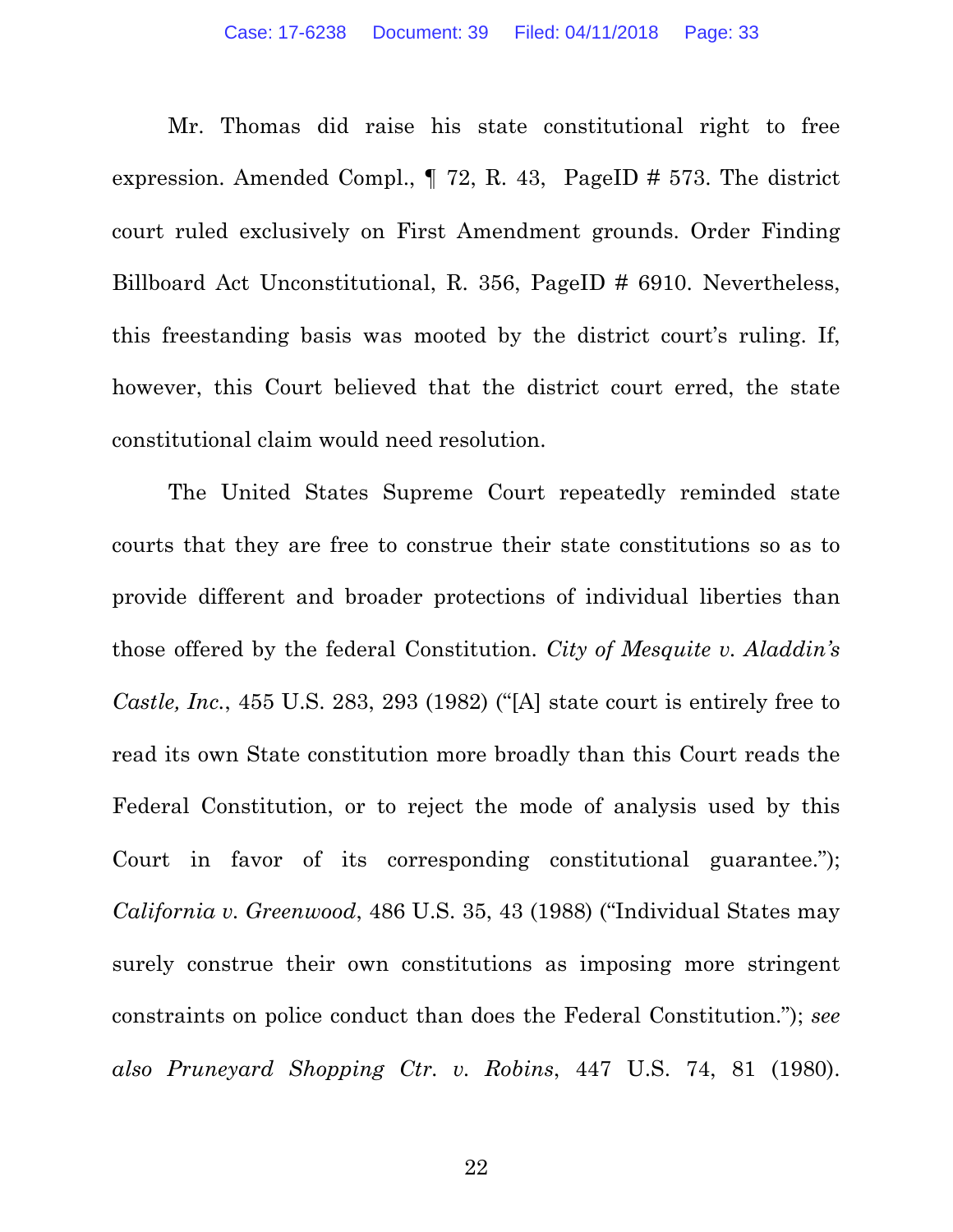Accordingly, Tennessee courts are free to interpret the Tennessee Constitution without adherence or deference to federal court decisions.

Tennessee recognizes a device for federal courts to expeditiously send questions of law to the Tennessee Supreme Court:

The Supreme Court may, at its discretion, answer questions of law certified to it by the Supreme Court of the United States, *a Court of Appeals of the United States*, a District Court of the United States in Tennessee, or a United States Bankruptcy Court in Tennessee. This rule may be invoked when the certifying court determines that, in a proceeding before it, there are questions of law of this state which will be determinative of the cause and as to which it appears to the certifying court there is no controlling precedent in the decisions of the Supreme Court of Tennessee.

Tenn. Sup. Ct. R. 23, § 1 (emphasis added). The decision to certify "rests in the sound discretion of the federal courts." *Lehman Bros. v. Shein*, 416 U.S. 386, 391 (1974). The parties need not have requested it, nor must the question have been presented to the lower court. This decision may be made *sua sponte* by the court. *See, e.g., Elkins v. Moreno*, 435 U.S. 647, 662 (1978); *c.f.*, *Seals v. H&F Inc.*, 301 S.W.3d 237, 241 n. 3 (Tenn. 2010) (question of law may be certified at any level of the process).

Certification can conserve "time, energy and resources." *Shein*, 416 U.S. at 391. On the other hand, certification can "be overused and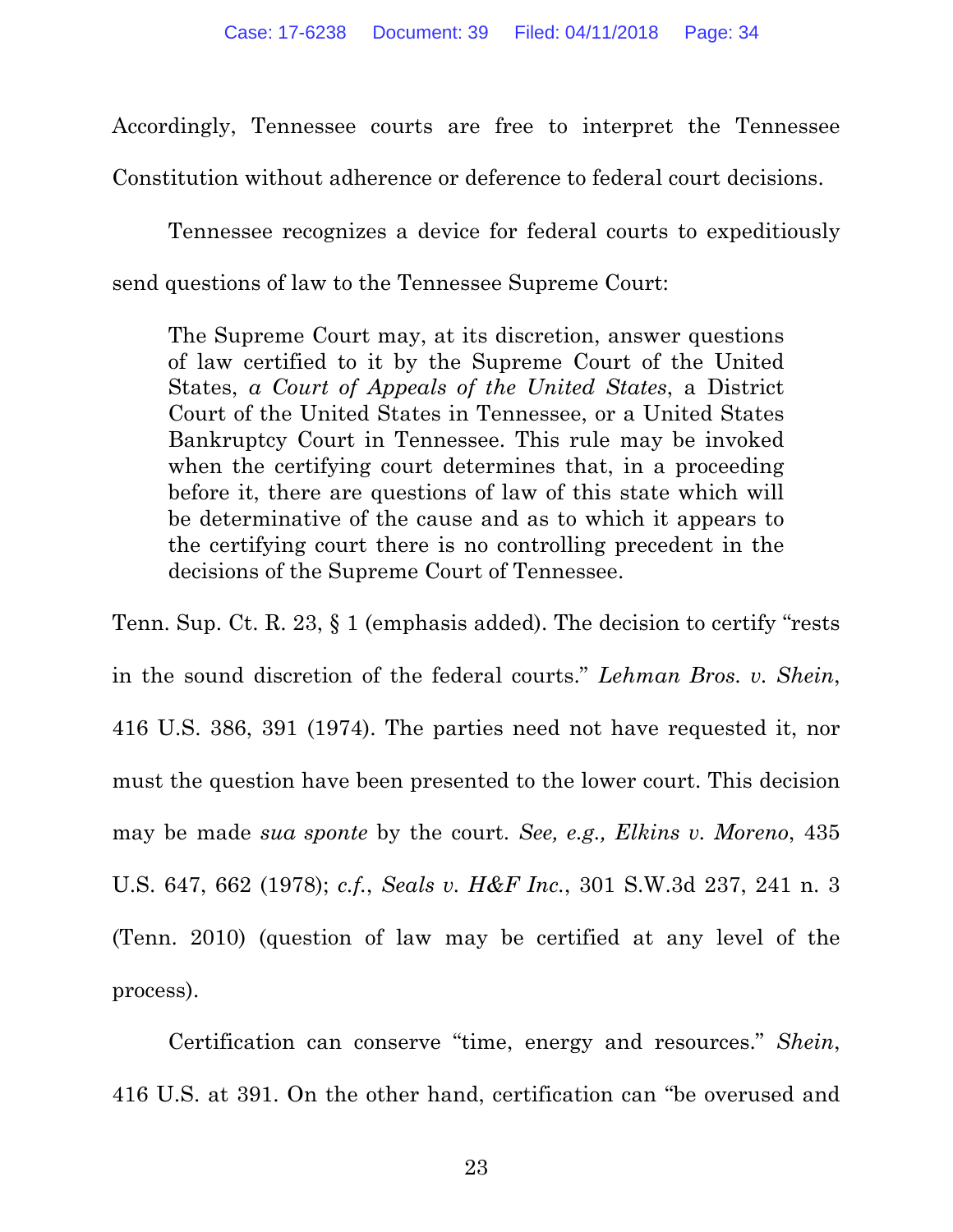add unnecessary burden on the answering court." *Seals*, 301 S.W.3d at, 241 n. 3. The Tennessee Supreme Court has otherwise disclaimed "the harsh assessment of the general merits of the certification process" expressed by other courts. *Id*.

In the event this Court determines that the Billboard Act meets federal constitutional protections, then the question becomes purely one of Tennessee law and would meet the criterion espoused in Tenn. Sup. Ct. R. 23. The question would by definition be determinative because it would only be primed if this Court determines that Mr. Thomas has otherwise lost.

Furthermore  $-$  and most critically  $-$  there is no controlling precedent in the decisions of the Supreme Court of Tennessee about if, how, and when Tennessee's Constitution provides greater protection to the right to free expression. On its face, Tennessee's Constitution appears to provide little basis for content-based speech restrictions of any kind. Article I, § 19 of Tennessee's Constitution provides that "every citizen may freely speak, write, and print *on any subject*." (emphasis added). The Tennessee Supreme Court has recognized that its state constitutional free speech protections "at least" as robust, but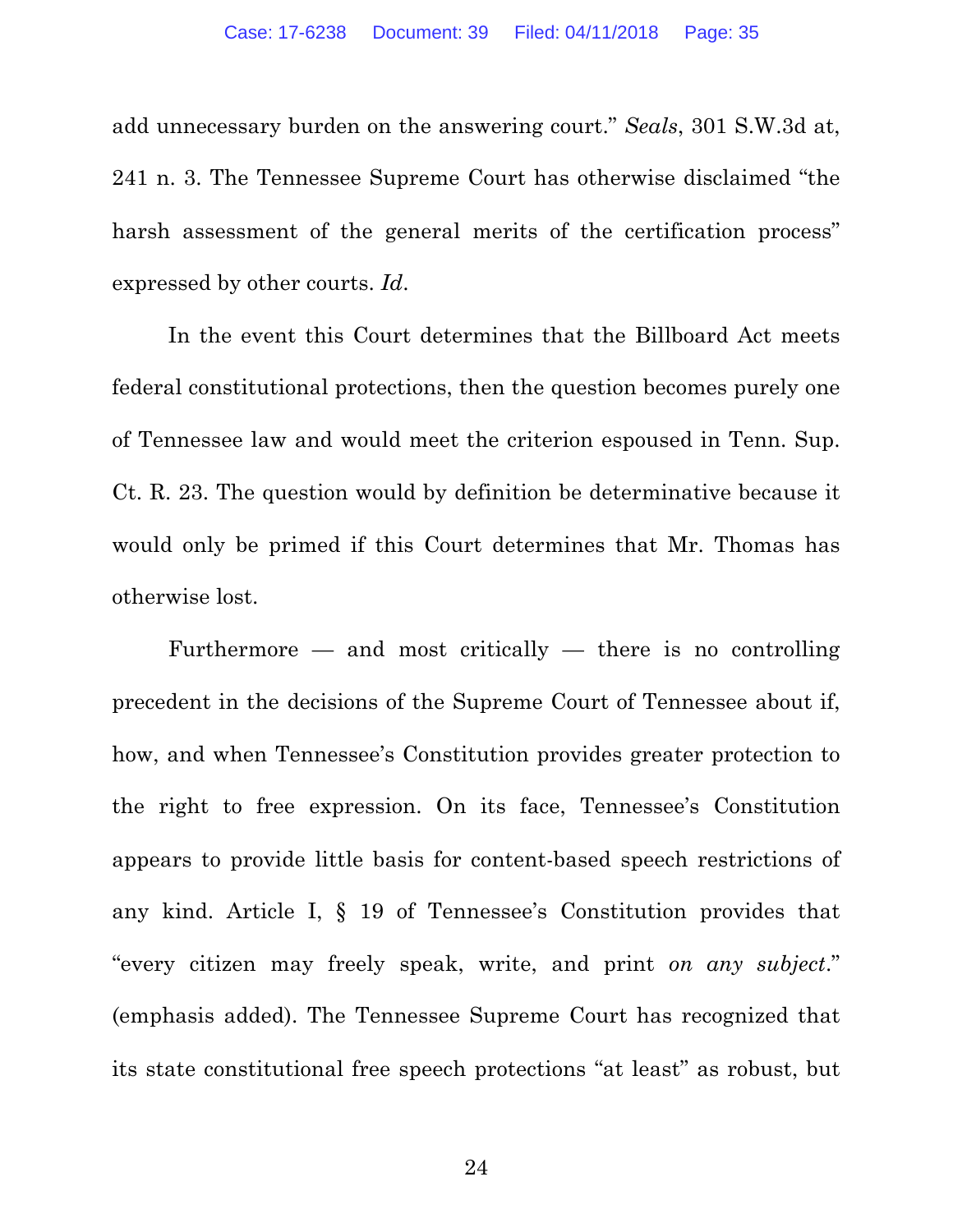never said definitively if they go further. *See Doe v. Doe*, 127 S.W.3d 728, 732 (Tenn. 2004) ("Article I, section 19 provides protection of free speech rights at least as broad" as the First Amendment). Implying that it may, the Tennessee Supreme Court has repeatedly emphasized that its free speech holdings do:

not mean that our interpretation of the protection granted to 'free communication of thoughts and opinions' in Article I, Section 19 of the Constitution of Tennessee is necessarily identical to the U.S. Supreme Court's interpretation of the rights granted under the First and 14th Amendments to the U.S. Constitution.

*State v. Marshall*, 859 S.W.2d 289, 294-95 (Tenn. 1993); *see, e.g., Davis-Kidd Booksellers v. McWherter*, 866 S.W.2d 520, 525 (Tenn. 1993) (quoting *Marshall* with approval). While reserving the authority to find that state protections of speech were greater, the Tennessee Court declined to do so with respect to obscenity in *Marshall*. 859 S.W.2d at 290-91, 295. Consistently, the Tennessee Supreme Court finds it "unnecessary for the resolution of the issues before the Court," *Davis-Kidd*, 866 S.W.2d at 525, to determine if Tennessee's Constitution is more protective of free speech. But it always leaves the door open.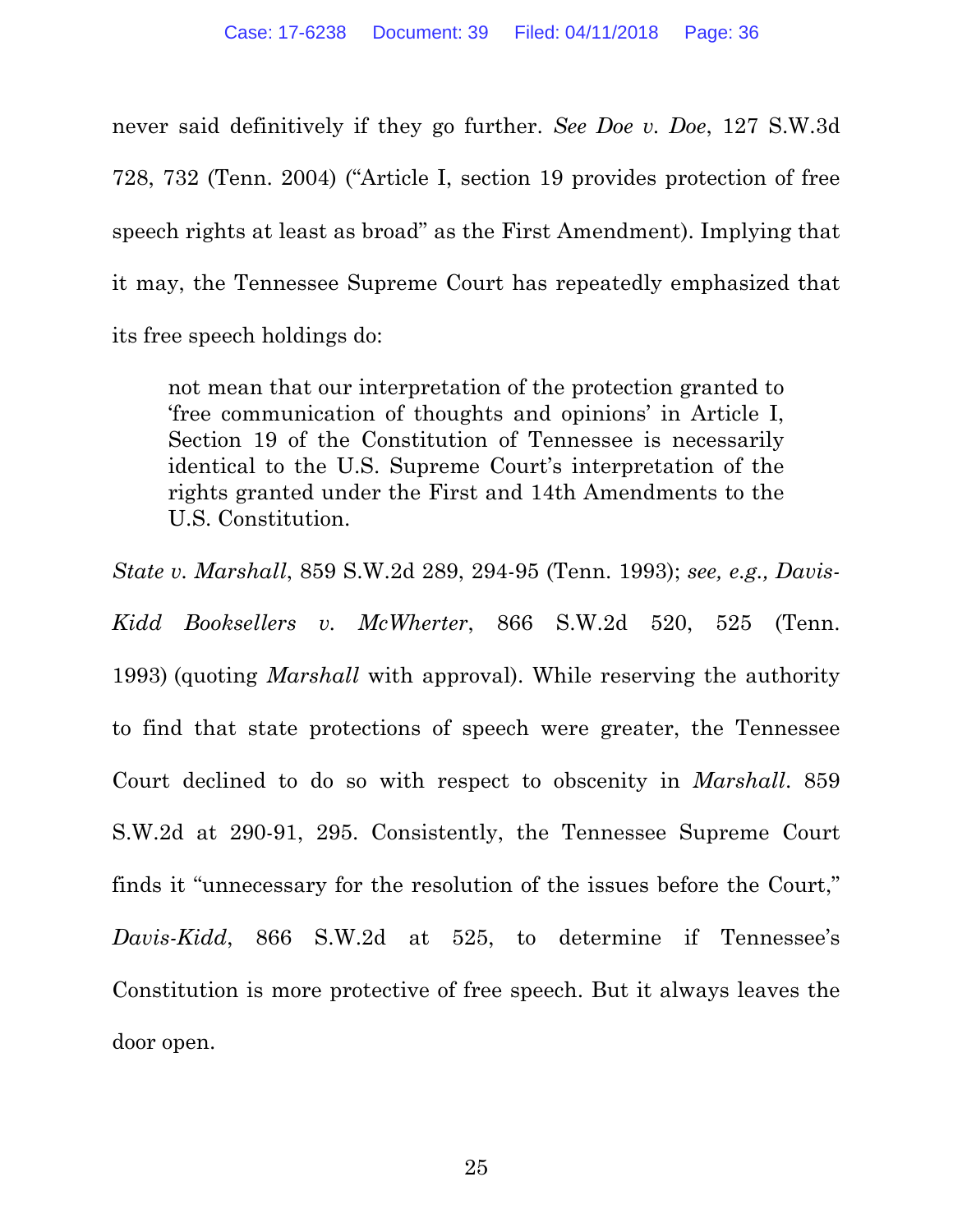This exactly the sort of speech question that is ripe for state constitutional review because it is, at worst, a very close call on an free speech issue that is reoccurring around the country. Even if this Court were to accept the State's arguments, the various positions to the contrary well illustrate that the Billboard Act's many exceptions teeter dangerously close to the line. The Tennessee Supreme Court might well conclude that if its greater protections apply to any case, this is it. And that, of course, is in everyone's interests because "neither the government nor the public generally can claim an interest in the enforcement of an unconstitutional law." *ACLU v. Ashcroft*, 322 F.3d 240, 251 n.11 (3d Cir 2003); *see also Libertarian Party of Ohio v. Husted*, 751 F.3d 403, 412 (6th Cir. 2014) (quoting *Dayton Area Visually Impaired Persons, Inc. v. Fisher*, 70 F.3d 1474, 1490 (6th Cir. 1995) (has a significant interest in … protection of First Amendment liberties.")).

A cost benefit analysis likewise favors certification. Certification would promote judicial economy. If Mr. Thomas loses, his only course would be to take the matter to the Tennessee Supreme Court. And since this question is a novel question under Tennessee law, the lower court rulings will be *pro forma* proceedings that would operate only to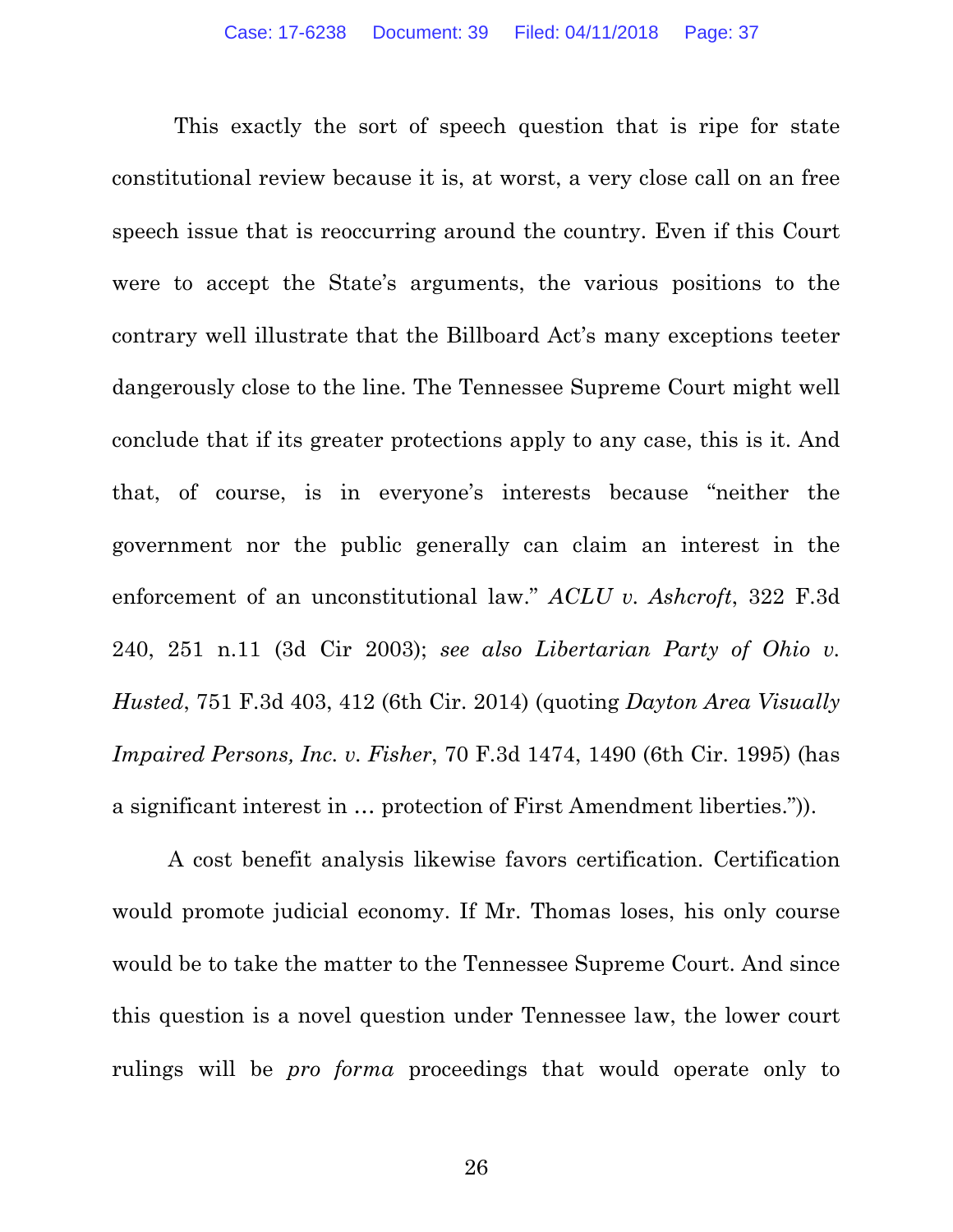channel it to the court of last resort. Review of this pure issue of law would be *de novo.* The facts are already fully flushed out. Proceeding through the ordinary process through Tennessee courts would serve no meaningful purpose. A certification gives the Tennessee Court the chance to address the issue directly, bypassing all these unnecessary steps. Even if the Tennessee Supreme Court chose not to accept, that too would be useful as Mr. Thomas considers his next step.

Before overturning the district court, this Court should first ask the Tennessee Supreme Court if it is interested in resolving this vital issue of Tennessee constitutional law. Doing so would promote judicial economy and the public's interest in more expediently resolving a matter of evident public concern.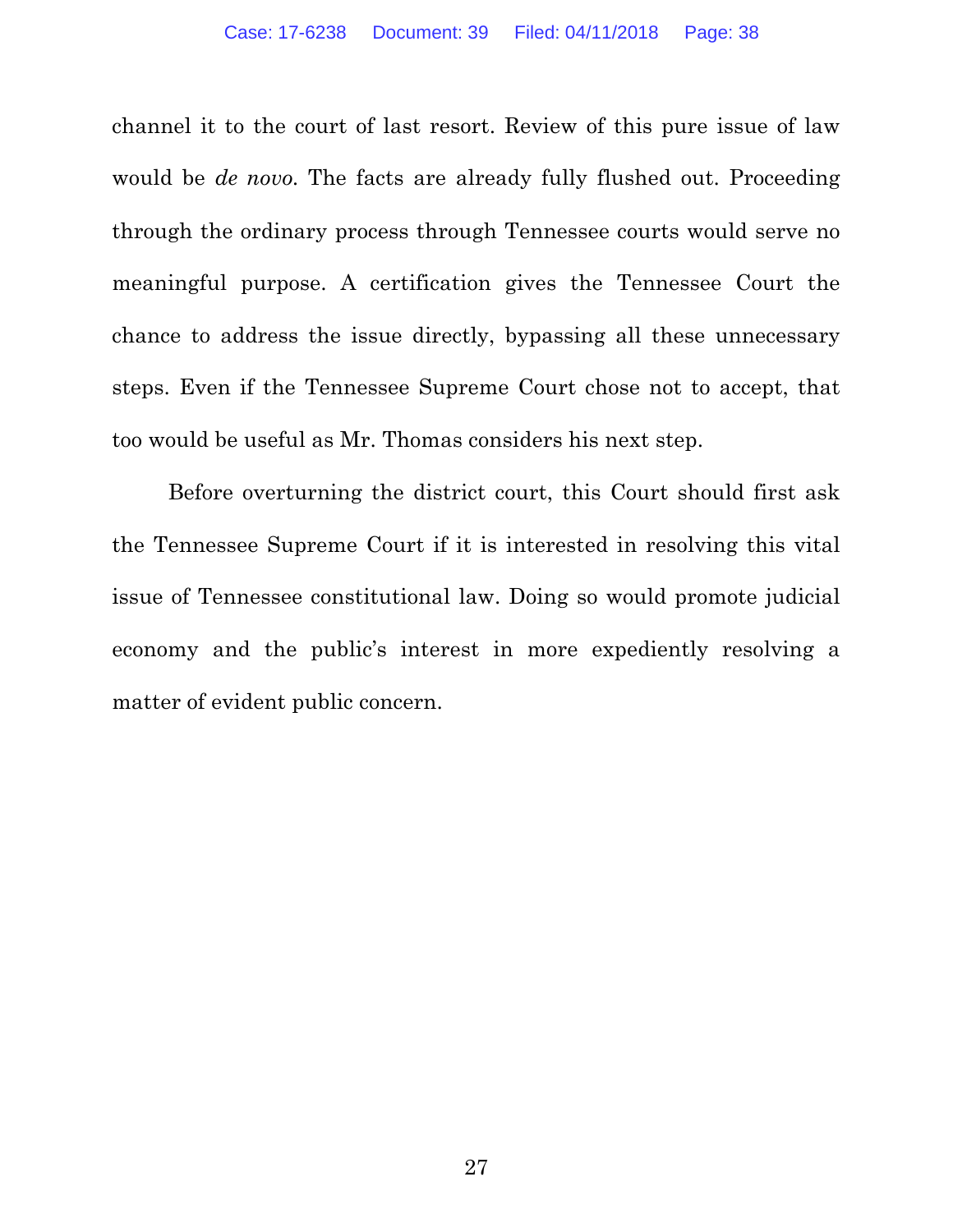## **CONCLUSION**

This Court should affirm the decision of the district court, or certify the question before reversing.

Dated: April 11, 2018. Respectfully submitted,

s/ B. H. Boucek BRADEN H. BOUCEK TN B.P.R. No. 021399 Beacon Center of Tennessee P.O. Box 198646 Nashville, TN 37219 Tel.: 615/383.6431 Fax: 615/383.6432 braden@beacontn.org

Counsel for *Amici Curiae*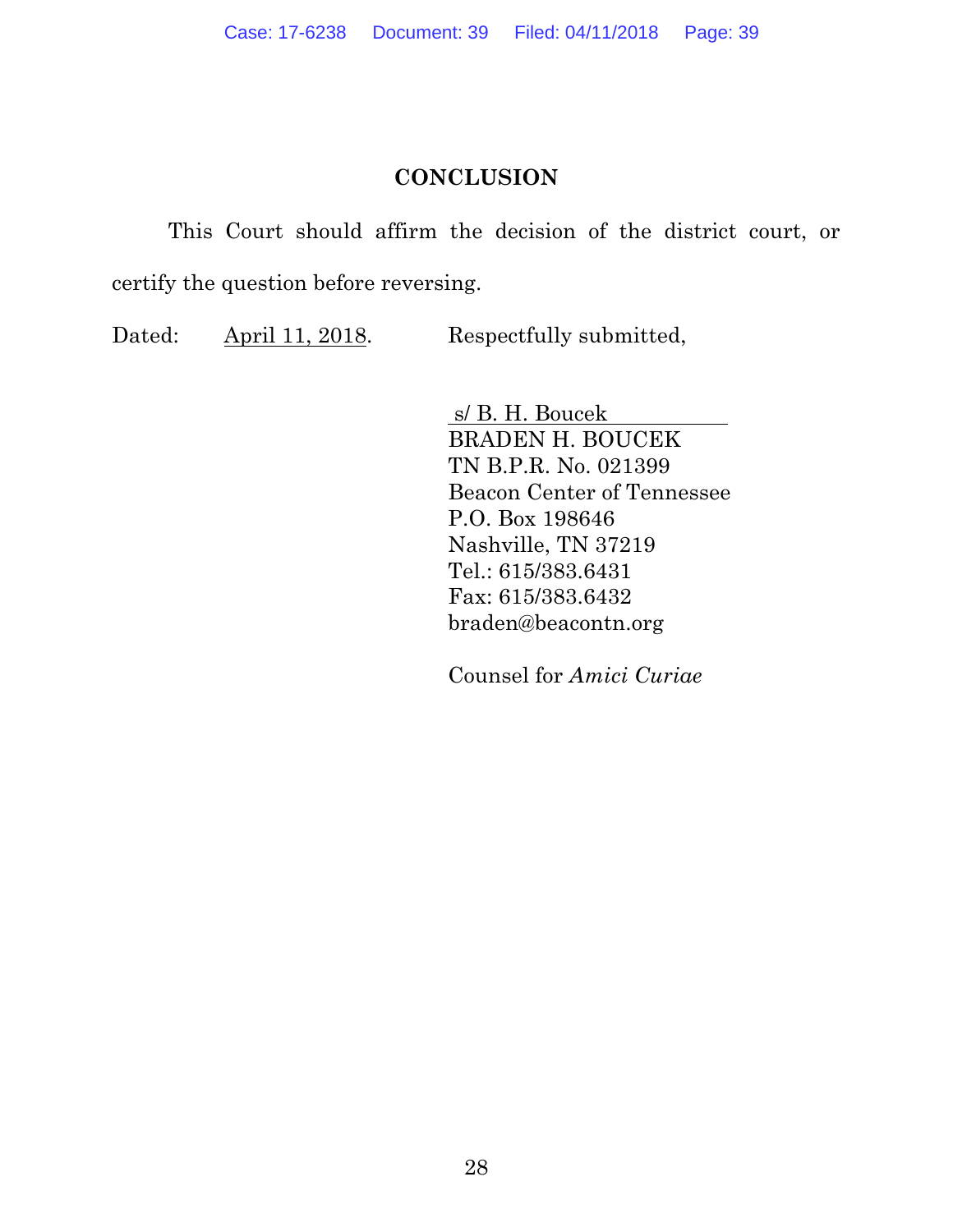#### **Form 6. Certificate of Compliance With Type-Volume Limit**

Certificate of Compliance With Type-Volume Limit, Typeface Requirements, and Type-Style Requirements

| 1. This document complies with [the type-volume limit of Fed. R. App. P.       |
|--------------------------------------------------------------------------------|
| If the word limit of                                                           |
|                                                                                |
| because, excluding the parts of the document exempted by Fed. R. App. P. 32(f) |
|                                                                                |
|                                                                                |

 $\blacksquare$  this document contains  $\frac{5,747}{2}$  words, or

 $\Box$  this brief uses a monospaced typeface and contains lines of text.

- 2. This document complies with the typeface requirements of Fed. R. App. P. 32(a)(5) and the type-style requirements of Fed. R. App. P. 32(a)(6) because:
	- this document has been prepared in a proportionally spaced typeface using in **Microsoft Word for Mac 2011**

, or **14-point Century Schoolbook font**

.

 $\Box$  this document has been prepared in a monospaced typeface using

with the state of the state of the state of the state of the state of the state of the state of the state of the state of the state of the state of the state of the state of the state of the state of the state of the state

 $\sqrt{s}/B$ .H. Boucek /s/<mark>B.H. Boucek</mark><br>Attorney for <mark>Beacon Center of Tennessee</mark>

Dated: **Apr. 11, 2018**